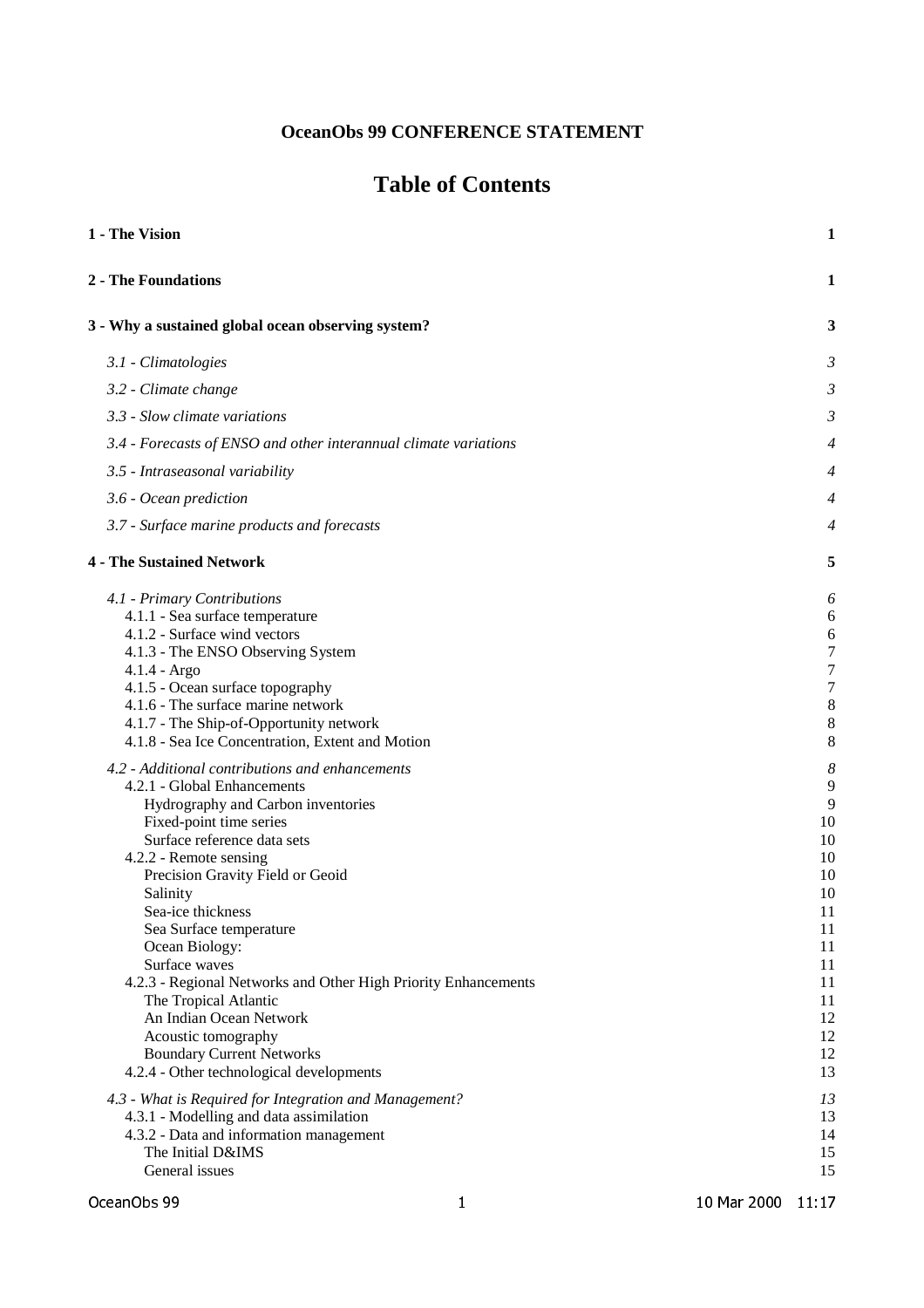| 5 - Plan and Schedule for action                                                                                                                                                    | 17                   |
|-------------------------------------------------------------------------------------------------------------------------------------------------------------------------------------|----------------------|
| 5.1 - Action list for the primary network contributions                                                                                                                             | 17                   |
| 5.2 - Action list for the selective enhancements                                                                                                                                    | 18                   |
| 5.3 - Important areas of in-action                                                                                                                                                  | 18                   |
| 6 - Implementation and Infrastructure                                                                                                                                               | 19                   |
| 6.1 - Implementation strategy<br>6.1.1 - Organizational mechanisms<br>Table 6.1: Scientific and technical groups for network contributions<br>6.1.2 - Regional and global           | 19<br>19<br>20<br>20 |
| 6.2 - Infrastructure<br>6.2.1 - Networking the networks<br>6.2.2 - Models and data assimilation<br>6.2.3 - General needs                                                            | 21<br>21<br>22<br>22 |
| 6.3 - Evaluation                                                                                                                                                                    | 22                   |
| 7 - Conclusions                                                                                                                                                                     | 23                   |
| Table 5.1. Elements of the primary network plus the schedule for sustained implementation.<br>Table 5.1 (cont.)<br>Table 5.2. Enhancements for the sustained network with schedule. | 25<br>26<br>27       |
| <b>Annex: Acronym List</b>                                                                                                                                                          | 28                   |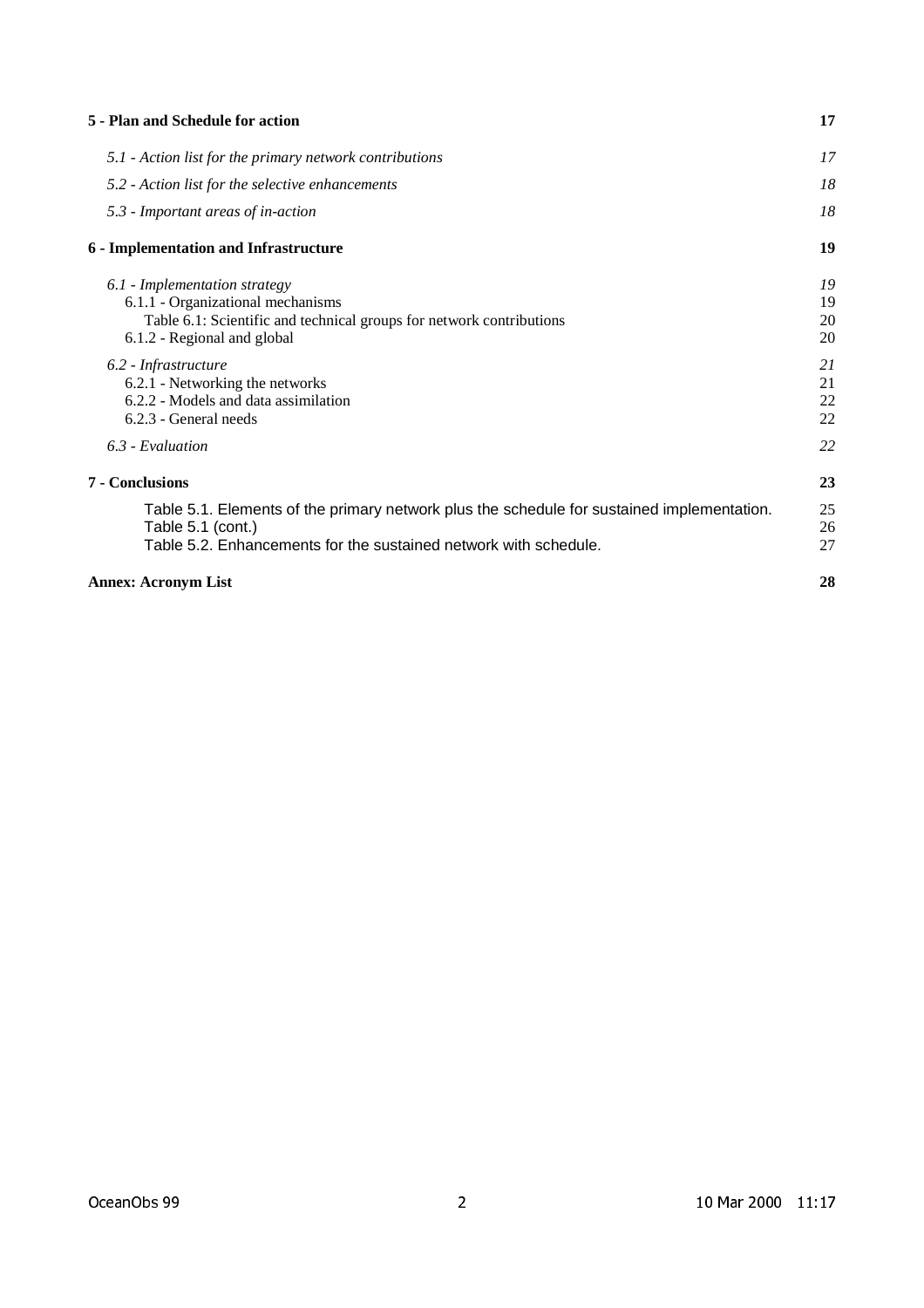# **1 - THE VISION**

The 1<sup>st</sup> International Conference for the Ocean Observing System for Climate seeks a consensus within the oceanographic community on an appropriate blend of sustained observations to satisfy the collective needs of research and operational applications planned or underway under the Global Ocean Observing System (GOOS), Global Climate Observing System (GCOS), Climate Variability and Prediction Program (CLIVAR) and operational Programmes of the World Meteorological Organization (WMO) and the Intergovernmental Oceanographic Commission (IOC). The vision embraces an enhanced and deeper appreciation and understanding of the mutual benefits of each as contributions to the observing system.

In this vision, the Conference heralds the dawn of a new era for oceanography and ocean observations where the core needs of research and of operational applications for long-term observations are met by a realistic, integrated and sustained effort, an effort that meets the collective, highest priority need rather than the individual want.

At the heart of this vision is the belief that the strategy must be based on global, integrated networks, providing high quality data, but cost-effective, with timely and efficient distribution of data and products to all participants and other users. A global view is essential if the implementation is to effectively meet various operational and scientific uses, ranging from regional marine and ocean forecasts through to monitoring climate change trends. Integration delivers efficiency and effectiveness. We see at one end a broad class of users who wish to utilize data from many distinct parts of the network and to do this they need to be accessing a *system*, not a diverse array of parts. They would expect consistency between these parts; harmony and accord, not contrariety and discord (different formats, standards, etc.). The data gatherers, distributors and processors, at the other end of the system, gain efficiencies through multi-purpose platforms, use of common telemetry and data distribution networks, and implementation as a component of a larger system. Their reason for being is strengthened by the ability of users to exploit their data in conjunction with other information.

The vision includes an orderly progression toward this global system, a schedule of implementation that adopts proven methods and works to a time-line that maximizes long-term investment and balances it against both short and long-term returns. While the schedule must be realistic, it must also be developed with the conviction that the envisaged global system is realizable within the next decade.

The fact that CLIVAR and GOOS/GCOS have been able to work together for this Conference is also fundamental to this vision. While the former is about hypothesis and experimentation and the latter about routine applications, they share a common dependence on a sustained observing system. The strength of this commonality is such that there is no clear place where one ends and the other begins. The keywords are transition and evolution and this is effected through mutual understanding and cooperation between research and operational interests.

# **2 - THE FOUNDATIONS**

The oceanographic community has a rich literature stretching back over a century detailing endeavors to observe and understand the ocean and its role in climate. From the very beginning there have also been attempts to apply this knowledge, for more efficient and safer ocean operations, for strategic national interests, and for the general betterment of humankind.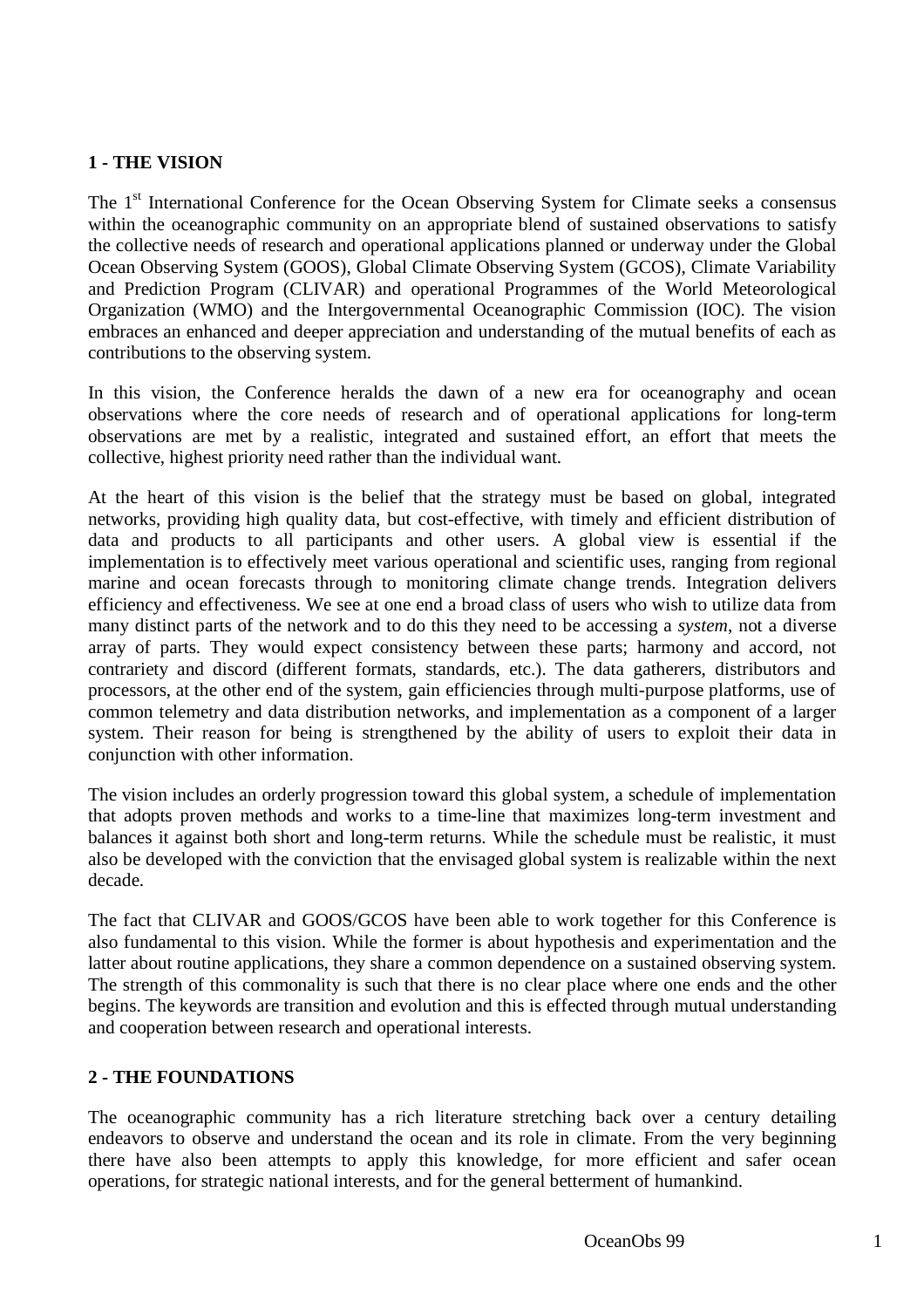This Conference could only highlight some of the most prominent example uses of oceanographic data. Two research programs are prominent throughout the papers of the Conference and as such constitute the principal basis upon which this new era for ocean observations is to be built.

TOGA, the Tropical Oceans Global Atmosphere Experiment (1985-1994), was initiated at a time when the oceanographic community was just beginning to appreciate the unique and important role of the tropical oceans in the global climate system. The 1982/83 El Niño brought extreme and debilitating consequences to many communities around the Pacific Ocean and, in some cases, beyond. TOGA was built on the vision of implementing an observing system that would enhance understanding of the El Niño-Southern Oscillation (ENSO) phenomenon and enable the development of models to predict ENSO. The end of TOGA realized this vision.

The World Ocean Circulation Experiment (WOCE) was, and remains, a ground-breaking initiative to exploit the symbiosis between global ocean *in situ* and remote satellite observations, and eddyresolving basin and global ocean models. WOCE promises to deliver an estimate of the current state-of-the-ocean and its fluxes of heat and fresh water, at least for one limited time period. This will provide a baseline against which future (and past) changes may be assessed. The new observational techniques developed by WOCE now promise to provide key elements of future ocean observing systems. WOCE leaves a legacy of a global data set of unprecedented comprehensiveness and quality, and models and data assimilation methods that can deliver useful, global products. The contribution from operational meteorology is also very significant. They have developed and sustained observing and modeling systems that now serve a wide array of users. Oceanography has drawn, and will continue to draw, many valuable lessons from meteorology. It is also likely that many of the sustained systems will be implemented and maintained in cooperation with operational meteorological agencies.

There are also several other factors that have contributed significantly to the foundation upon which we will build the global observing system.

Within the last decade satellite remote sensing has become a mature technology for collecting regular, global observations. Sea surface temperature, sea-ice conditions, near surface winds, surface waves and surface topography can all be measured reliably from space. For a global system such capacity is fundamental. In combination with direct measurements, models and data assimilation, remote sensing will make a lasting, long-term contribution to the global observing system.

There have been many other contributions and legacies both from individuals and coordinated research projects that have brought us to where we are today. Through these efforts it is fair to say we have matured from an era characterized by investigation and learning to one where we mostly know what we wish to do and how. Of course this progress has been gradual and there are many instances of extant, mature observational methods and applications. However it is also clear that the challenges associated with cementing our gains in place for a sustained observing system are greater now than they have been at any previous time.

It is for this reason that the Conference has been convened now and that, on the background of past endeavors, we are seeking to consolidate our gains and lay down a solid basis for sustained, future ocean observations. It is also timely because the global follow-on research program to TOGA and WOCE, namely CLIVAR, is completing its planning phase and beginning to embark on a phase of extended observations to determine ocean variability, on scales of seasonal and longer, and its predictability.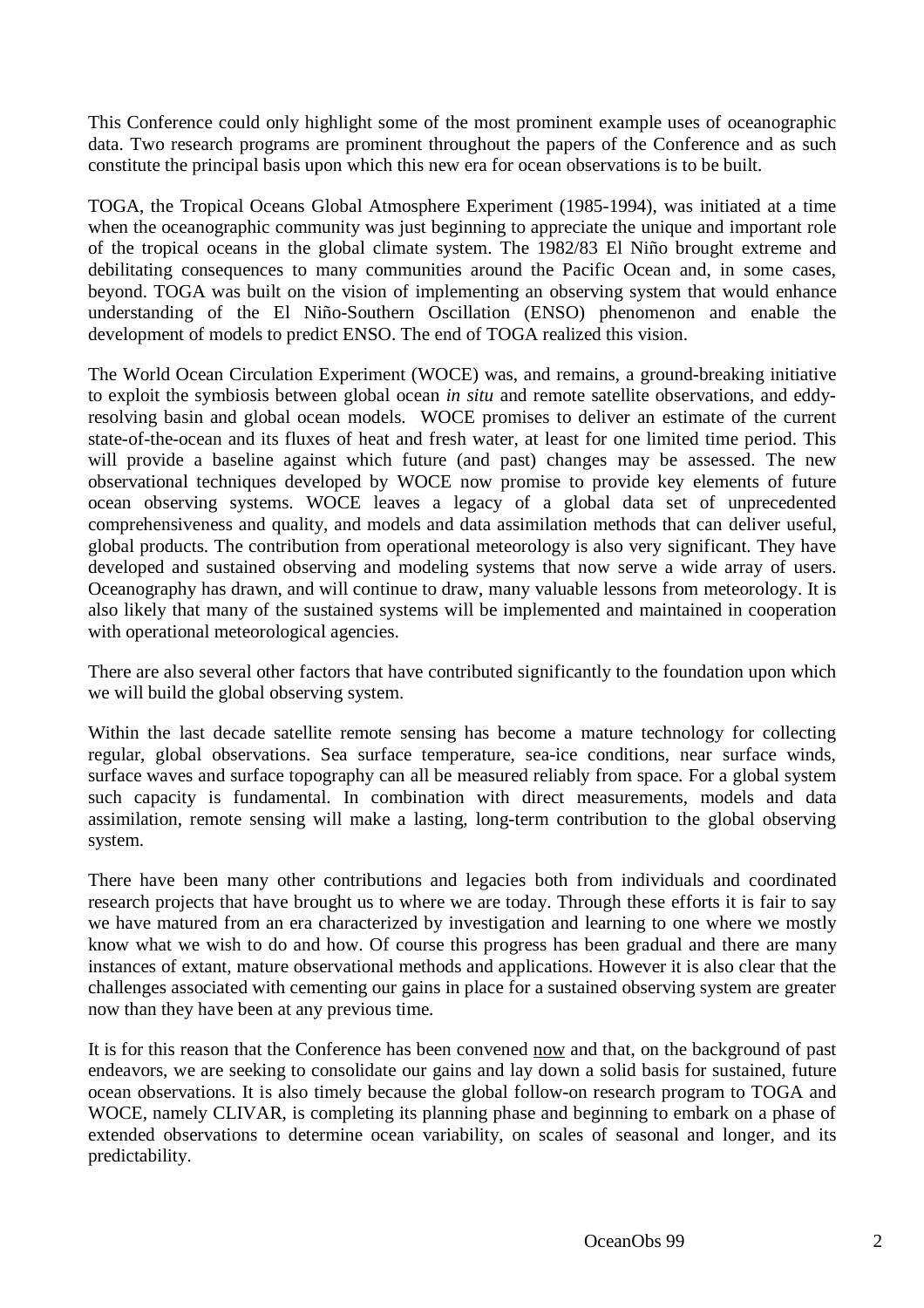As outlined in the Preface, the Conference strategy has been to build toward consensus through

- a) A series of solicited papers that discuss individual contributions, the scientific context and various applications;
- b) Submitted papers that provide more detail on specific methods and applications;
- c) Open discussion of papers prior to the Conference;
- d) Plenary discussion of presentations; and
- e) Round Table discussion on the appropriate blend of techniques.

The sections that follow attempt to capture the essence of the papers and discussions and detail those aspects for which an acceptable consensus emerged.

# **3 - WHY A SUSTAINED GLOBAL OCEAN OBSERVING SYSTEM?**

As noted above, the words "global" and "system" emphasize the fact that we are seeking an integrated, efficient solution for a wide-ranging set of applications and scientific problems. The collection of solicited and submitted papers roam over many different problems. We will try to encapsulate these themes here but it should be recognized that emphases change and evolve, and that many relevant applications are beyond the scope of this Conference. Depending upon whether your primary attachment is to research or operational applications, you may choose to highlight these themes differently. A strong scientific rationale lies at the heart of the development of the sustained system and is intimately linked to the setting of priorities.

# **3.1 - Climatologies**

Climatologies are fundamental for research and operational applications. The starting point for scientific inquiry is more often than not determination of the mean and the first moments of variability. Unfortunately, for many fields and much of the oceanic domain including the ocean surface, our information is grossly inadequate, despite the many fine endeavors of individuals and major projects. For some applications, such as engineering design, climatologies are in fact the required product.

# **3.2 - Climate change**

Concern about possible climate change related to enhanced greenhouse gas concentrations has captured the attention of the community over the last decade. There are formal processes for assessing climate change and a UN Framework Convention specifically concerned with climate change. The emphasis on carbon accounting now places particular emphasis on the oceanic carbon cycle. For the purposes of this Conference, the concern is broadened somewhat to include environmental changes in general, be they related to human activity or natural change. Our basic premise is that slow climate change must involve the ocean and that, as a consequence, we have a responsibility to better observe the ocean and its coupling to the atmosphere. The scales of associated variability implicate the full depth of the ocean and all regions of the global ocean. Carbon and selected trace gas inventories and their change over time, water mass formation, and heat and water fluxes and storage are among the key issues.

# **3.3 - Slow climate variations**

It is a moot point whether we should distinguish climate change from long period (order decade) changes. In this Conference many different modes of decadal and longer time scale variability were discussed, some with well understood impacts, others with yet to be determined impacts. One example is the decadal variation of the ENSO system. They often manifest as long-term changes in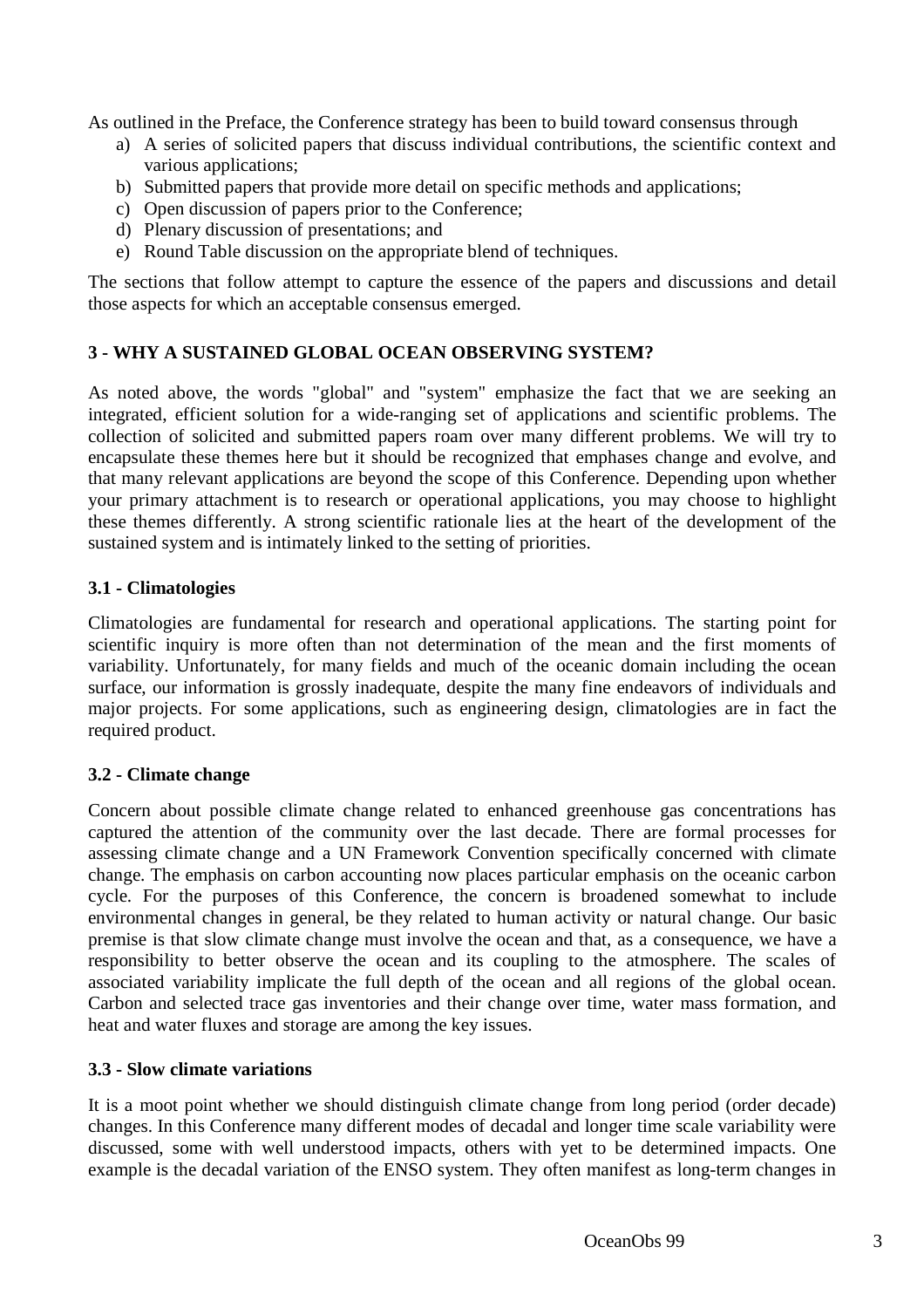the weather carrying streams (e.g., the North Atlantic Oscillation). In most cases, the role of the ocean is not well understood, and in some cases the ocean may not have a first order effect; in other cases the ocean is the controlling factor. In all cases, the consensus is that high-quality ocean data and ocean state estimates are needed to understand the phenomena. In general, the modes involve global scale interactions and deep ocean circulation. Water mass formation, heat and water transports, heat content and the impact on the biogeochemical state of the ocean are key issues.

#### **3.4 - Forecasts of ENSO and other interannual climate variations**

As noted above, the propensity for extremes of ENSO to be associated with severe anomalies in rainfall (droughts, floods) and other climatically significant impacts (e.g., storms) has led to heightened public appreciation of the value of climate prediction. Several groups are now producing routine (operational and experimental) ENSO forecasts and there is wide consensus that oceanographic data contribute to increased forecast model skill and to the continual improvement of these models (validation). Predictable seasonal-to-interannual signals are now being sought in other regions and the influence of variability outside the tropical system (and on other time-scales) is being examined for its impact on forecast skill.

#### **3.5 - Intraseasonal variability**

Many regions, particularly in the tropics, experience large seasonal variations in precipitation associated with the monsoons. These phenomena are not well understood at this time and better quantification of levels of predictability is a central focus of CLIVAR. In addition to the monsoons, variations associated with, for example, the Atlantic Tropical Dipole and the Indian Equatorial Dipole are receiving considerable attention . Various process studies have been planned to advance scientific understanding. The role of the sustained observing system is to provide the basic observing network upon which such explorations can be developed. In some cases the ocean may play only a secondary role, while in others a more fundamental role has been hypothesized.

# **3.6 - Ocean prediction**

Here the focus is the ocean and not the coupled system. Open ocean prediction encompasses a range of research and operational applications including strategic and tactical ocean forecasting related to national defense and civilian protection, shelf and coastal predictions and predictability, information for off-shore industries, safety and search and rescue, and information for a variety of other users. The time scales range from days to weeks and, in contrast to the above themes, air-sea coupling is not a dominant feature. Because of the link to coastal and ecosystem issues (the open ocean as a forcing term), there is increased focus on coupling with the biosphere and the land-coastal systems. Surface and near-surface currents tend to be the key variables and the role of mesoscale variability is an important factor. Since the problem involves a mix of deterministic forcing (wind forcing) and internal variability (eddies) the issues of predictability and model initialization are quite complex. The forecast systems are usually characterized by demand for high horizontal spatial resolution and the emphasis is often on the upper ocean and surface forcing.

#### **3.7 - Surface marine products and forecasts**

Sea state prediction is among the more mature application areas. This Conference has drawn particular attention to wave prediction and highlighted the role of surface waves in the estimation of other surface fields and the general importance of surface waves for climate problems. Knowledge of the surface wind field is central to these applications. Numerical weather prediction (and associated reanalysis projects) uses ocean and marine data and, in turn, provides products such as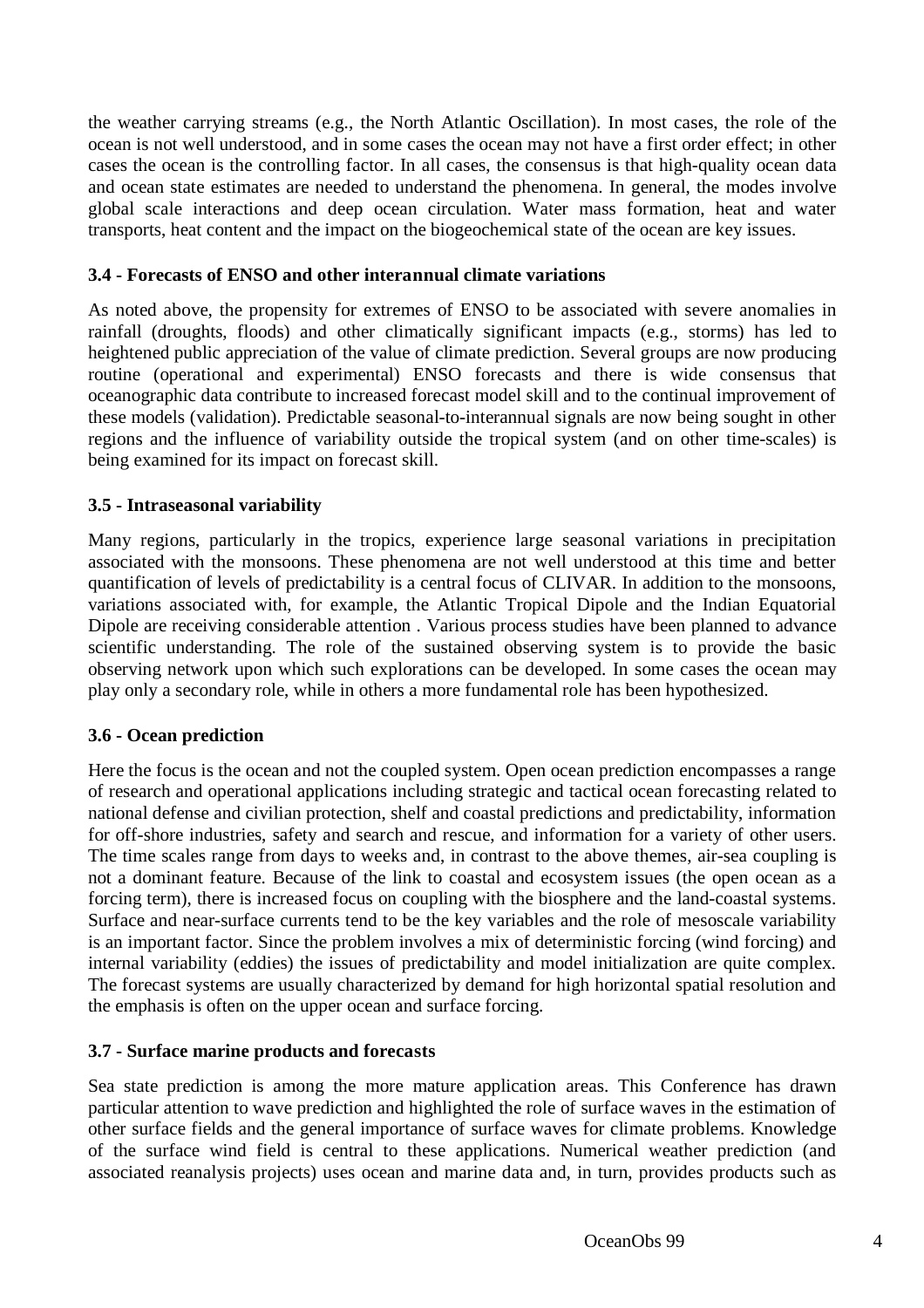surface wind estimates that are useful for a range of other applications. There is also considerable interest in the dependency of storm intensity and tracks and their prediction on the underlying ocean conditions.

# **4 - THE SUSTAINED NETWORK**

This section describes the highest priority contributions to the sustained network, as agreed at the Conference, and consistent with the rationale of the previous section. Initially, we specify the primary contributions to the network, contributions that are established now or that represent, in the view of the Conference, a high priority, practical option for transition to sustained support during the next five years. We then identify additional contributions and enhancements that were deemed to be of high priority in the future system. These contributions drew broad support and have clearly identified utility but require some level of development before being implemented as a long-term contribution to the sustained system. In some cases the development path may be short, in other cases it may be order ten years. The commonality is that the Conference was convinced a useful and practical contribution worthy of sustained support was being developed. Finally we describe contributions that are cross-cutting, providing the vital means for integration, assimilation and management of the system.

In all cases our judgement *must* take account of the feasibility and practicality of sustained support. As noted above and in several of the solicited papers, sustained support usually implies utilization much broader than a single application and/or scientific problem. In identifying *primary* contributions, this multi-purpose aspect is very important so that, almost without exception, all the elements contribute to several of the goals listed in Section 3. They are often contributions with global implementation, or regional implementations targeted at important phenomena.

The issue of prioritization is difficult. Ultimately it depends upon the level of priority that is attached to the various rationales listed in Section 3 and in the many papers of the Conference. For GOOS and GCOS it is also an issue of societal impact (what is valued and represents good investment), while for CLIVAR it depends upon the importance attached to various research areas. All of the contributions discussed in this section have been accorded high-priority in one or more of the application areas discussed in Section 3. Since our focus is the integrated global system, we do not attempt to single out any particular aspect for special attention but rather highlight the contributions to the whole. We do however choose to distinguish contributions in terms of their readiness for incorporation into the sustained system, as discussed above. We note that it may be counter-productive to promote developing networks prematurely since this limits the opportunity for experimentation and refinement.

This description could be approached in many different ways, including by field, by platform, by purpose, by instrument, or by some priority order. We choose an approach that focuses on the most conspicuous aspects of the network since this seems to most readily convey a description of the preferred, integrated network, free from encumbrances provided by detail. In same cases this means attention is on a particular field (eg, surface wind vectors), in others a phenomenon (eg ENSO) or a project/technique (eg *Argo*). A more complete description of the rationale and design details may be found in the relevant papers.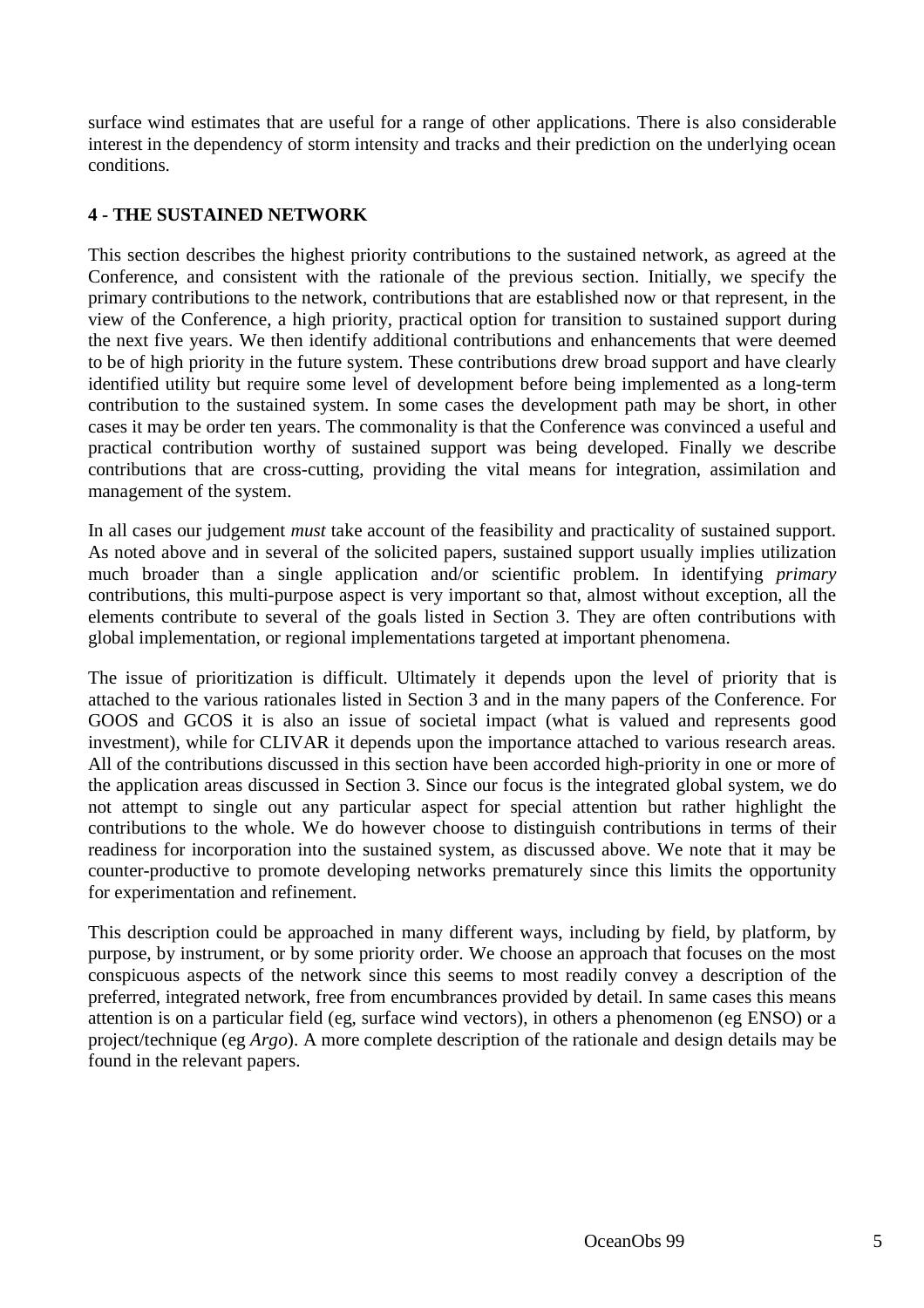# **4.1 - Primary Contributions**

The main global space-based networks were discussed at the conference. These measurements include sea surface temperature, height, winds, and salinity, as well as upper ocean color, sea ice properties, and the gravity field. Like all observational approaches, they are at varying levels of development. In all cases there is a clear need for complementary *in situ* data.

Networks of *in situ* (non-space based) observations have also been discussed at length. The fields measured include: sea surface temperature, winds, waves, salinity, sea level, and surface fluxes; upper ocean temperature and salinity; surface and subsurface currents; sea ice extent, coverage and thickness; whole-depth profiles of physical and chemical properties (including tracers); bottom pressure; and various integral measures. In many cases there is an implied dependence on complementary space-based data.

There are also various other contributions related to data and product distribution and infrastructure, some of which are discussed in the following sections.

# **4.1.1 -** *Sea surface temperature*

Sea surface temperature is important to all user areas. The requirements are diverse, ranging from oceanographic applications and research at high resolution (better than 25 km and at least daily) to those of climate and climate change (coarse resolution but high in terms of accuracy).

The present operational sea surface temperature measurement network is sustained through complementary satellite and *in situ* measurement systems delivering products of modest accuracy (around 0.5ºC) at intermediate resolution (order of 100 km at weekly time scales). **The Conference strongly endorsed a continuation and strengthening of this network with increased focus on the quality and accuracy of the long-term record and on improved integration of available remotely sensed data for high-resolution products.**

*In situ* observation coverage through VOS and drifting surface buoys remains poor in some locations and must be rectified. The uncertainty in the treatment of skin versus bulk measurements must also be addressed. For remote sensing, continuity of the higher accuracy ATSR-class measurements needs to be addressed and further research is needed on the assimilation and use of geostationary data for improved temporal resolution and microwave measurements for better spatial coverage.

# **4.1.2 -** *Surface wind vectors*

Like sea surface temperature, the importance of good surface wind fields includes most user areas. Surface wind sampling capabilities have been vastly improved with the launch of various scatterometers this decade and the utilization of surface wind speeds provided by passive microwave measurements. The use of dedicated surface moorings (e.g. TAO) has also had a significant impact.

**To support ongoing practical and scientific uses of wind data, the conference strongly endorsed provision of two scatterometers for sustained global daily coverage at around 25 km resolution, together with maintenance of support for** *in situ* **observations (particularly in the tropics).** This strategy assumes continued support for analysis via NWP and re-analysis systems. The needed coverage is not assured for the coming ten years. The impact and utility of enhanced spatial and temporal resolution, including the diurnal cycle, should be carefully evaluated in the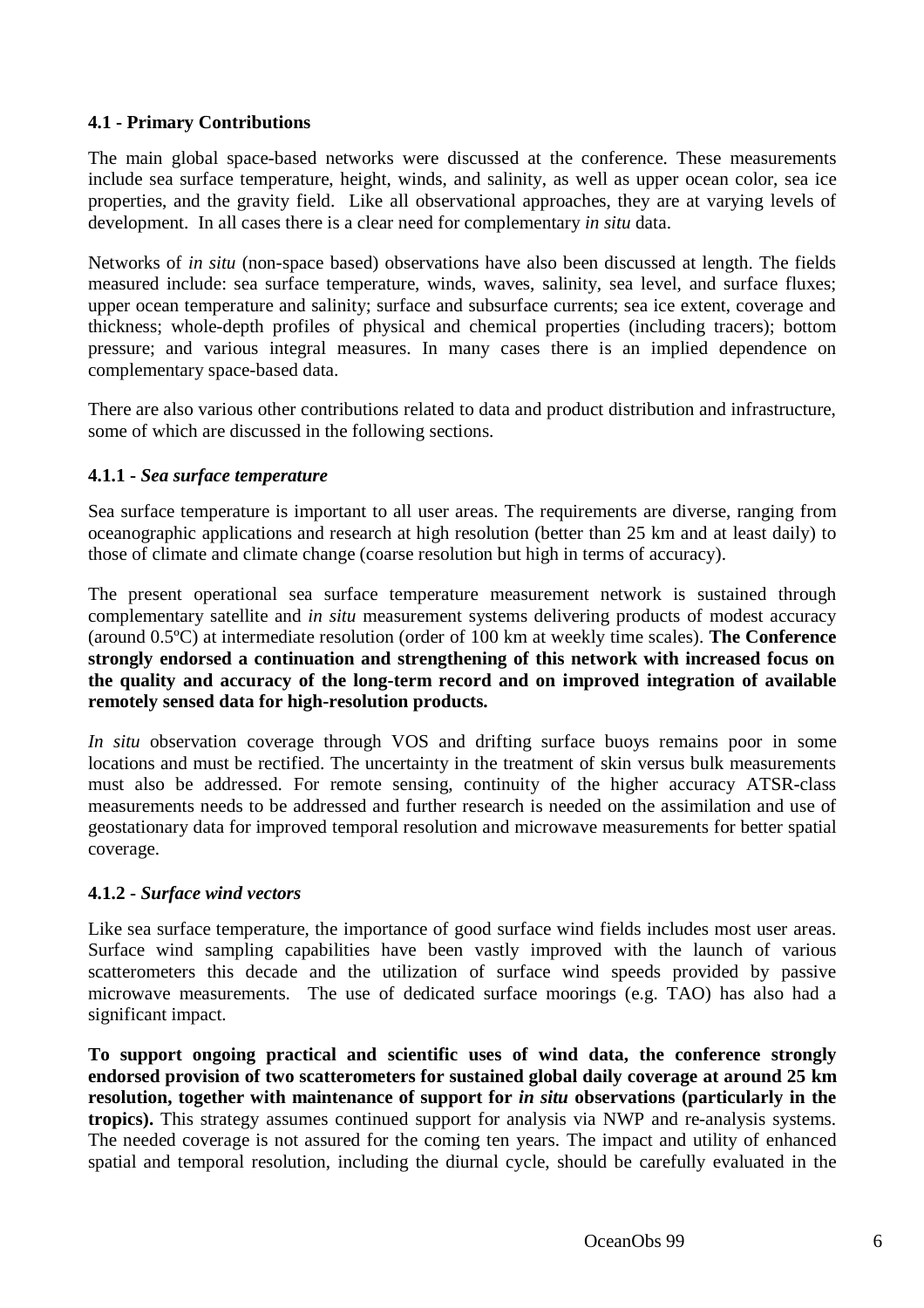next decade using the projected multiple sensors that should be available and atmospheric data assimilation systems for global and regional numerical weather prediction.

# **4.1.3 -** *The ENSO Observing System*

The El Niño/Southern Oscillation (ENSO) Observing System was set up to understand, monitor, and predict ENSO variations and consists of a network of voluntary observing ship lines (for both surface and subsurface parameters), drifting buoys, moored buoys (such as TAO and TRITON), and island and coastal sea level stations. SST, surface wind and surface topography measurements from satellites provide important complementary data sets. The utility of this network remains one of the most prominent and tangible examples of practical benefits accruing from the ocean observing system and real-time, free distribution of data. The pervasive influence of ENSO on time-scales ranging from the intra-seasonal to those of climate change mean the ENSO network also has utility far broader than ENSO prediction. **Maintenance of the ENSO observing network in the Pacific is accorded high priority by the Conference.** The Conference accepts that the detailed configuration will change as both knowledge and models improve. There is insufficient evidence at this time to recommend major changes though the demand for salinity and precipitation data, and the demand for expansion beyond the tropical Pacific are likely to influence future configurations.

# **4.1.4 -** *Argo*

Recent advances in technology have made possible a major increment in *in situ* observing capabilities with the potential to close many of the wide gaps in our routine upper ocean measurement network. These data are important for seasonal-to-interannual climate applications as well as ocean prediction. Complementary ocean topography data are critical. **The Conference endorses** *Argo***, an initiative to populate the global ocean with profiling floats, as an appropriate and effective strategy for large-scale sampling of temperature and salinity in the upper 2000 m of the ocean.** The expectation of the Conference is that *Argo* will become a fully sustained contribution over the next five years. The Conference agrees that the proposed sampling (order 300 km and every 10 days) is appropriate given the limited knowledge of global temperature and salinity variability.

# **4.1.5 -** *Ocean surface topography*

The availability of precise measurements of ocean surface topography from space has had a dramatic effect on our understanding of ocean dynamics and contributed to an enhanced capacity to predict ocean and climate variations and monitor climate change. The remote sensing requirements can be met through a combination of continuing integrated missions of high-precision and lowprecision/high-resolution altimetry. These data must be supplemented by a network of *in situ* measurements to calibrate the satellites and to produce accurate global determinations of sea level change (order 30 sites). **The Conference endorsed this strategy and emphasized the importance of identifying the mechanisms and funding for sustained operation at this level.** Critical complementary data include *Argo* (for baroclinic structure) and gravity missions for determination of the geoid (see Section 4.2).

Altimetric data also have utility for wave forecasting, surface wind estimation and other geophysical applications.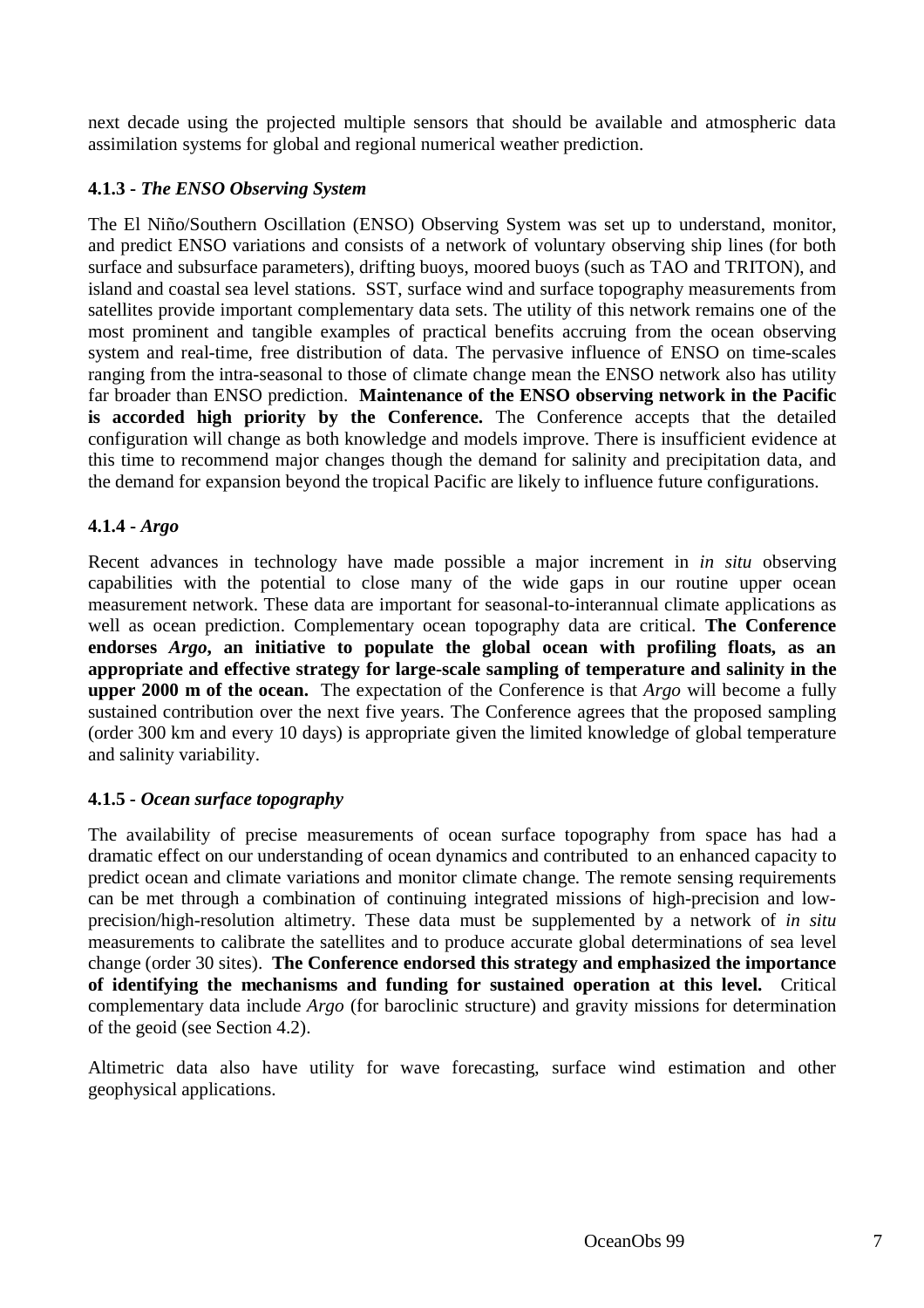#### **4.1.6 -** *The surface marine network*

Surface marine data have important roles in addition to those covered above. These include the determination of global air-sea fluxes, inputs for weather prediction, the determination of surface salinity and surface current fields, and as inputs for ocean prediction. **The Conference endorsed a continued strong role for Volunteer Observing Ships (VOS) in the surface observation network, with emphasis on quality and a broader suite of measurements to better determine surface fluxes.**

The Conference made particular note of the increased emphasis given to salinity and of the intent to more closely coordinate VOS and SOOP operations. The present in situ network for salinity is most extensive in the western tropical Pacific. These observations have revealed a large influence of salinity on the dynamics and thermodynamics of the western Pacific warm pool region. The Conference **endorsed the continuation of the salinity network** (see also the ENSO Observing System). **The Conference also supported the continuation of a surface drifter program, particularly for remote locations and as a direct measure of surface currents.** Details of enhancements are covered in the next sub-section.

# **4.1.7 -** *The Ship-of-Opportunity network*

The advent of Argo and precision altimetry has changed the environment within which the Ship of Opportunity Program (SOOP) operates. **The Conference endorsed the change in emphasis from broad-scale, areal sampling to line mode sampling (high-resolution or frequently repeated progressively over the next five years** and noted the synergy of this approach with *Argo*, altimetry and moored arrays. The Conference further noted the utility of such sampling in boundary regions and its unique role in heat and freshwater transport calculations.

#### **4.1.8 -** *Sea Ice Concentration, Extent and Motion*

Some sea ice measurements (concentration and extent) are sustained now through passive microwave observations and these will continue through the next decade. In addition buoys are used to monitor ice motion, notably as part of the International Arctic Buoy Programme. **The Conference recognizes the long-term need to monitor sea ice concentration, extent and motion and supports a sustained effort.** Enhancements for estimates related to surface fluxes and sea-ice thickness are also supported.

#### **4.2 - Additional contributions and enhancements**

In this sub-section we describe additional contributions and recommended enhancements that, for various reasons, should not yet be included in the primary network. These reasons include immaturity in, or lack of, clearly identified funding support mechanisms; the need for further planning and/or design studies; or immaturity of the knowledge and/or technical basis (that is, further experimentation is recommended).

As with the primary elements, we face a dilemma in terms of the order and mode of presentation. Each of the mentioned additions generated some level of interest and excitement. In some cases, it was the lure of a technological solution for a gap in the network. However, simply having promise is not enough -- there must be convincing evidence, either in terms of investment or in terms of initial results to warrant support here as a recommended enhancement/addition. In other cases it is regional and/or community commitment that is persuasive. A strong commitment to develop the investment and support is an essential step in the progress toward sustained operation. In yet other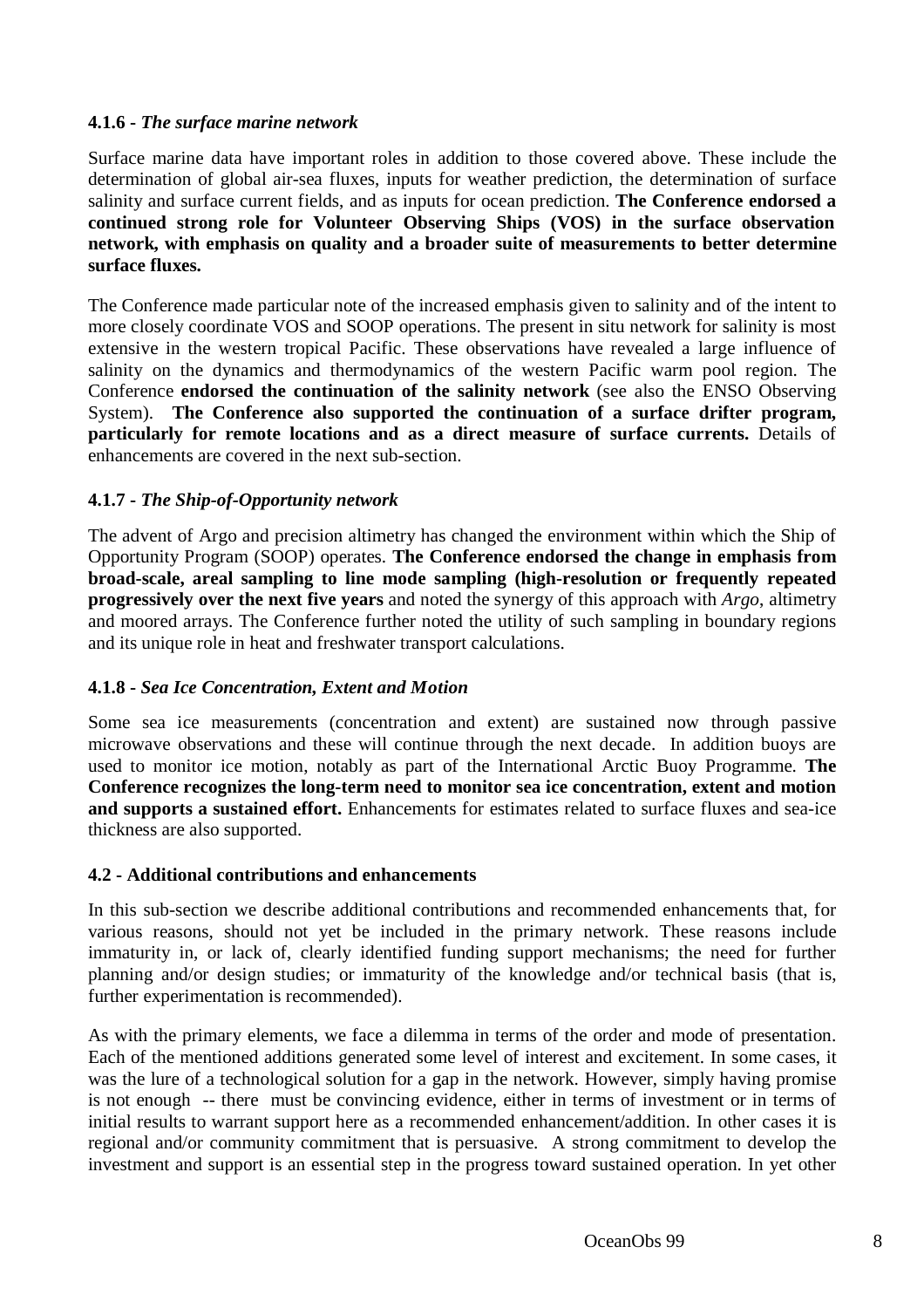cases, the motivation is primarily scientific. That is, our scientific knowledge and our awareness of the societal factors that foster interest in environmental monitoring dictate that we must support a particular effort simply because it addresses issues that cannot be addressed in any other way.

We make no attempt to attach relative priority here other than to emphasize that all contributions have high priority for at least one of the rationales discussed in Section 3. The order of presentation is also not significant. We are fully aware of the tendency to attach greater priority to those aspects mentioned first, and reduced priority to those mentioned last. Other than generating a different order for every copy of these recommendations, we have no solution to this problem. In the end we opted to discuss global networks first, then remote sensing and finally regional and/or specific enhancements. We apologize if your particular preference does not fit well into this arrangement.

#### **4.2.1 -** *Global Enhancements*

In this sub-section we discuss those contributions that might be characterized as global network enhancements using direct measurement techniques. In other words, in relation to the scientific rationale, the enhancements a primarily aimed at problems that are global.

#### *Hydrography and Carbon inventories*

The topic of deep measurements drew considerable debate and discussion at the Conference. At one extreme, people worried that the field was not yet ready for any sustained measurements, while at the other there was an equally strong conviction that the approach to climate change and longer time scale problems would be fatally flawed in the absence of a systematic network. The latter view drew considerable strength from the resolutions associated with the Kyoto Protocol and the fact that monitoring and measuring the earth-system carbon cycle was now an issue of high political and societal interest. A special round-table session was convened specifically to examine the case for, and approach to deep measurements and, in particular, repeated hydrographic sections.

The relative importance of carbon inventories has been raised because climate change assessments require knowledge of the anthropogenic carbon (and related trace gas) inventories in the ocean and how they are changing. The inventories completed in 1997 as part of WOCE demonstrated flaws in our global carbon models. The models have been adjusted. However, neither the models or the global measurements of air-sea gas fluxes are yet reliable approaches to estimating future inventories and thus changes in storage. At least for the near-term, it will be necessary to make measurements of anthropogenic carbon and other tracers to provide new inventories. Such surveys will extend over the full depth but me more closely spaced in regions near carbon injection, and more widely spaced and limited in depth in areas where tracers have not yet penetrated into the deep waters. Moreover the frequency of such surveys will be less as one moves away from the injection region where changes are mostrapid.

**The Conference concluded that the overall approach to deep measurements should change and that the over-riding consideration now should be the need to measure and monitor carbon inventories.** An initial plan, consistent with this rationale, was drafted with the commitment to further develop this plan under the leadership of the CLIVAR research programme. The repeat hydrographic builds on this strategy as well as other regional commitments. Sampling from other network contributions such as *Argo* and SOOP are an important complement to this strategy.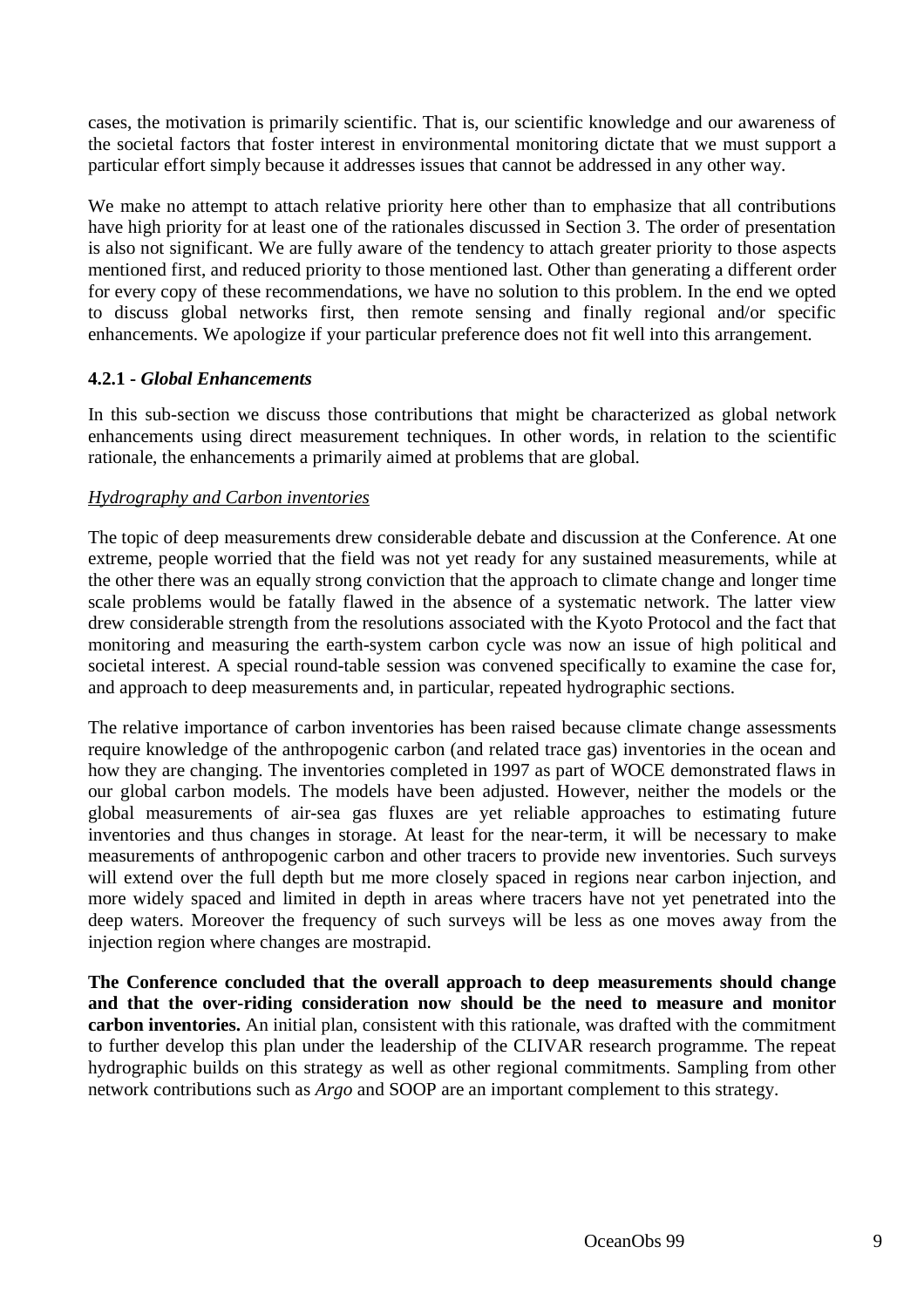#### *Fixed-point time series*

The above strategy might be termed a "deep line mode". **The Conference also recognized and endorsed the important complementary strategy of deep, point measurements and recommended the sustained support of a select number of fixed-point time series stations.** It was noted that fixed-point data do have wide applicability. Fixed location measurements are already established at various locations and enhancements for the North Atlantic are at an advanced stage of commitment. The multidisciplinary advantages of time-series stations are well accepted and they are a valued contribution for validating satellite ocean color measurements. The Conference encouraged the development of an implementation plan for the global network, based on the plan presented at the Conference, with the view toward a staged deployment over the next five years and demonstration of the capability to operate as a sustained, real-time network.

#### *Surface reference data sets*

In the climate community, the concept of reference sites and/or reference data sets is attracting considerable attention. This is principally because of the interest in climate change and a sustainable marine environment, but also draws on the idea of defining data sets that can be used to calibrate and tune models. High quality is the over-riding characteristic, with continuous records, preferably of some length, being important additional features. **The Conference accepted that high quality surface reference data sets were now in demand for testing weather prediction, re-analysis and coupled climate models and that sustained observing system should devote some resources to fulfilling this need. A network of selected surface reference flux sites and a selected network of climate quality Volunteer Observing Ship lines (VOSCLIM) were endorsed as an appropriate contribution.** The plan for the surface reference sites was incorpated in the fixed-point time series plan discussed above.

# **4.2.2 -** *Remote sensing*

Remote sensing research is driven by both technological challenge and societal need. For the most part, experimental missions over the next 5-10 years have already been decided and many of the participants in this Conference have played significant roles in those decisions. In this sub-section we restrict the discussion to those developments that, in the view of the Conference, represent a high priority enhancement to the global networks described in Section 4.1. Six areas were considered to represent potentially significant contributions, with varying degrees of technical and scientific challenge.

# *Precision Gravity Field or Geoid*

The Conference confirmed the value of improved estimates of the static (geoid) and time-dependent gravity field for oceanography and in particular for estimates of the ocean circulation (with altimetry). Several missions are planned, with varying degrees of accuracy and spatial resolution. In addition to altimetry, direct surface and subsurface measurements of ocean currents are considered an important, complementary data set.

# *Salinity*

An inability to provide synoptic measurements of global salinity variations represents a significant gap in our primary capabilities. The Conference strongly supported the experimental development and demonstration of space technologies that can provide long term surface salinity data. The utility of such methods will need to be considered in conjunction with the enhanced capacity to measure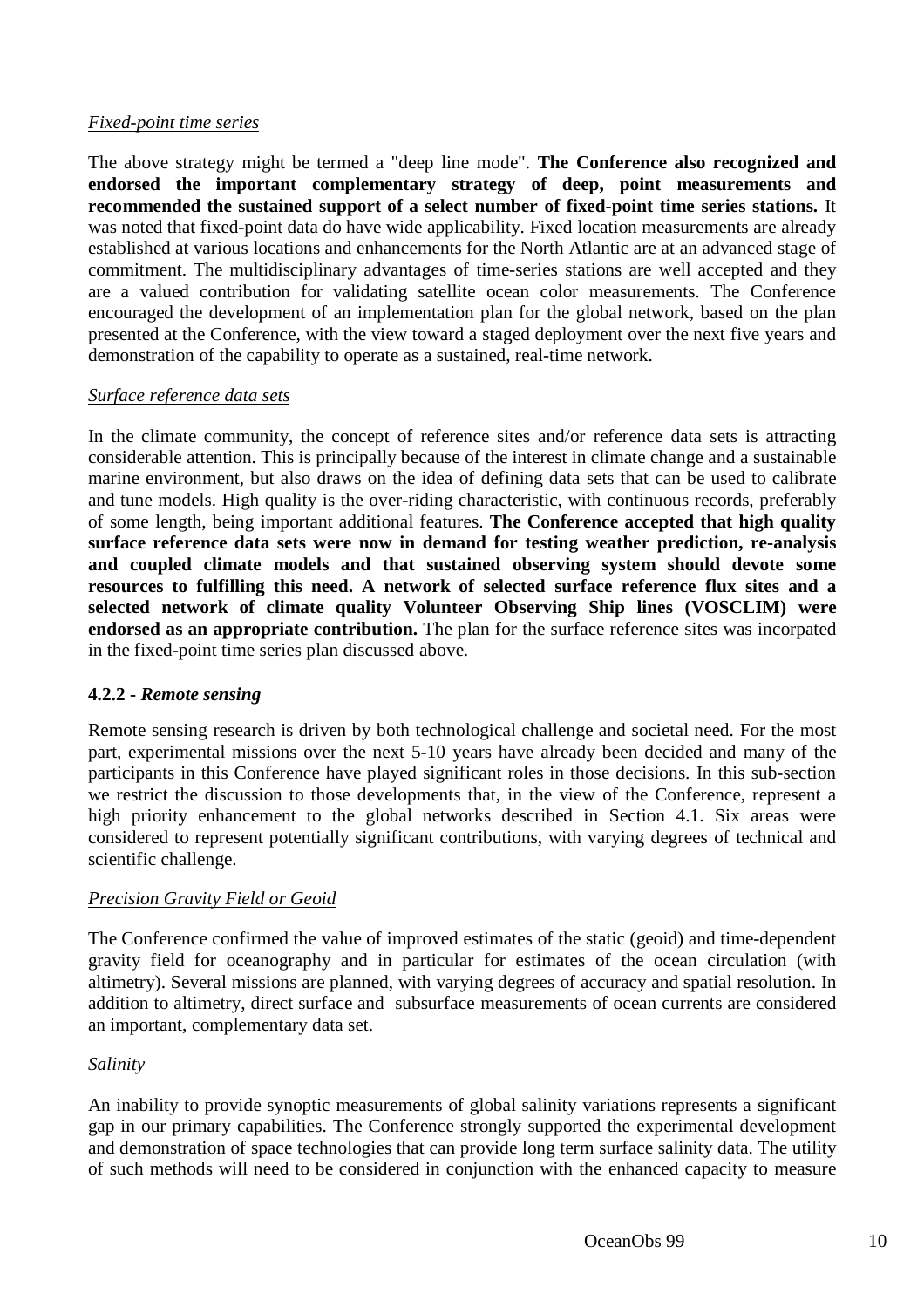salinity directly from *Argo* and other platforms (see below) and the availability of reliable surface precipitation estimates.

#### *Sea-ice thickness*

An inability to monitor the temporal and spatial variations in ice thickness for the ice-covered ocean constitutes a significant gap for several climate problems, particularly those requiring a determination of the heat and freshwater budget. The Conference welcomed exploratory remote sensing missions aimed at providing useful ice thickness measurements.

#### *Sea Surface temperature*

The major issue is to pursue the development of integrated products based on data from different platforms in order to realise sea surface temperature estimates to better than 0.4°C on fine (order 20 km) global grids.

#### *Ocean Biology:*

The Conference accepted the endorsement given by GOOS for sustained ocean color measurements and noted the utility of such data for climate and physical oceanography applications. There remain significant scientific challenges and long term continuity needs are yet to be defined.

#### *Surface waves*

The Conference noted the utility of SAR data for wave applications and ice studies. Enhanced availability is sought though the considerable cost will be a limiting factor.

# **4.2.3 -** *Regional Networks and Other High Priority Enhancements*

It is beyond question that focussed regional initiatives offer a viable route for building and enhancing the global sustained observing system. **The Conference concluded that implementation should have both regional and global initiatives**, with the proviso that all initiatives and contributions should be consistent with the overall design and implementation principles. The Tropical Atlantic and Indian Ocean were the focus of considerable discussion at the Conference, principally because strategies were in place to develop a network for these two areas. It is equally important that strategies be developed for other regions, either through regional initiatives, or through special efforts within projects like *Argo*. We also include acoustic tomography here though we recognize that there is considerable potential in global acoustic thermometry methods. In the end it was the regional implementations that drew strong support from the Conference.

# *The Tropical Atlantic*

The success of the ENSO observing system has led to the development of plans for the rest of the tropical oceans. For the tropical Atlantic the principal rationale is related to the search for predictable tropical modes on seasonal-to-interannual time scales. The Climate Observing System for the Tropical Atlantic initiative is attempting to piece together various contributions from the region into a coherent network, using the common link to regional climate to draw interest and involvement from many nations in this region. **The Conference endorsed this approach and made particular mention of the PIRATA array, a research Pilot Project to determine the effectiveness of tropical moorings in the Atlantic.** The view of the partners in this effort is that components of PIRATA and associated measurement systems should be ready for transition to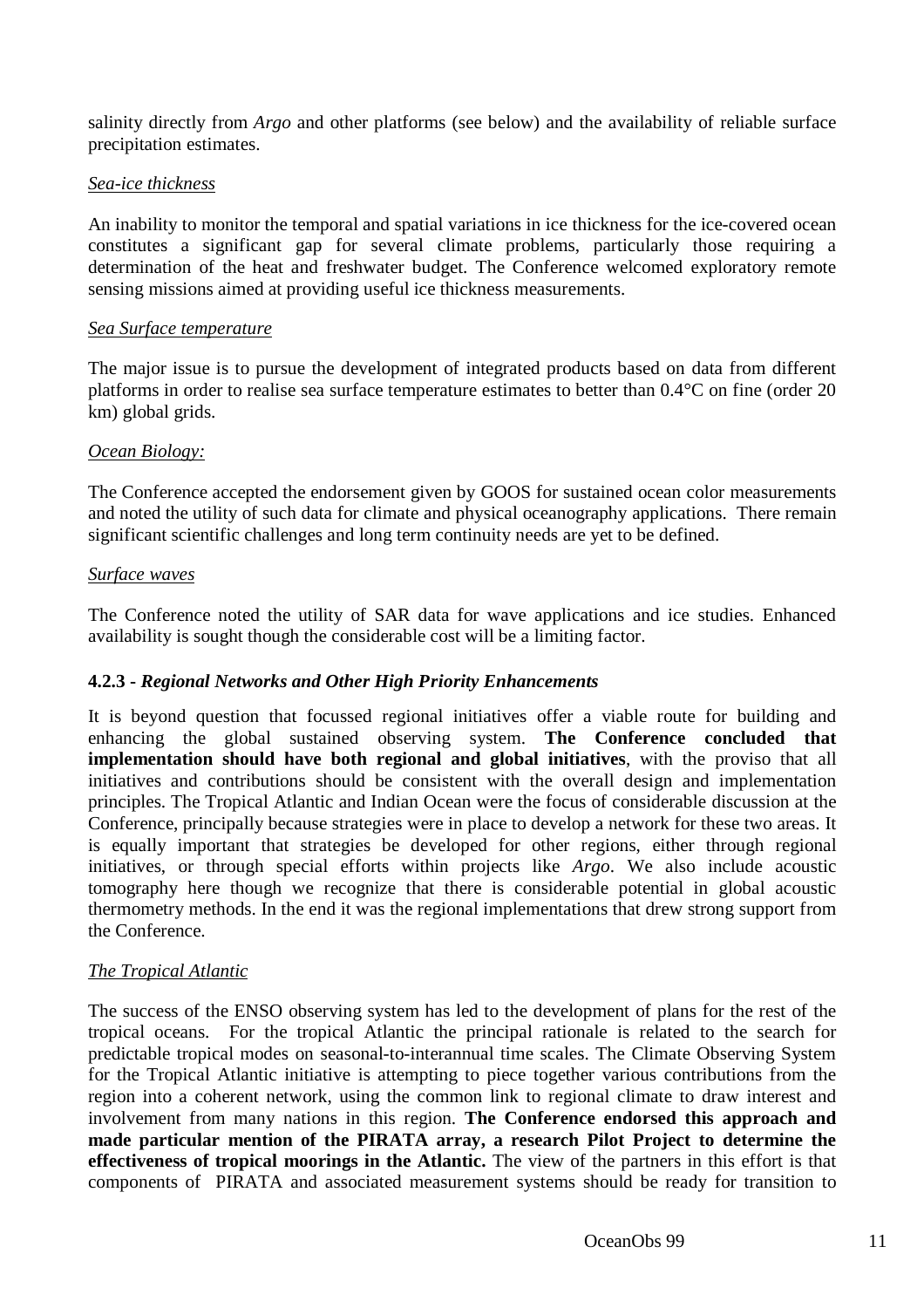sustained support within five years. Satellite observations, SOOP and *Argo* were seen as critical elements of this strategy.

#### *An Indian Ocean Network*

Despite the considerable interest in the Indian Ocean, on time scales from the intra-seasonal to those of climate change, a sustained network remains elusive. **The Conference endorsed a strategy to develop a coherent plan for the Indian Ocean, embracing all regional interests from ocean forecasting to climate change, and using existing and intended implementations as a basis for the development of a sustained network over a 5-10 year time frame.** Concerted studies of the value and design of an Indian Ocean network must be carried out over the next five years. Potential contributions include SOOP, *Argo*, moorings and a range of surface sampling. Satellite observations, particularly altimetry, are regarded as an essential contribution. Improved prediction of seasonal-to-interannual climate variations provide the immediate applied motive, while improved understanding of the Asian-Australian-African monsoon system and its related climate impacts provide a strong scientific motivation.

#### *Acoustic tomography*

The Conference was provided with a detailed account of the potential for acoustic tomography to make sustained contributions to the observing system. Till this point, it was a technique that had not figured prominently in the planning for either GOOS/GCOS or for CLIVAR. In terms of the scientific approach to sampling the full depth of the ocean, globally, acoustic tomography offers some attraction since it provides long-path, integral measurements of thermal variations to complement those from *Argo* and satellite altimetry.

**The Conference concluded that acoustic tomography did represent a potentially valuable approach and that, initially, it should be implemented in the Arctic and at specific locations such as the Straits of Gibralter.** The Conference also encouraged an exploratory implementation in the North Atlantic in the presence of substantial profiling floats to test the complementarity and/or redundancy between tomography and other measurements.

#### *Boundary Current Networks*

Measurements in the oceanic boundary currents are important for monitoring and studying integral quantities such as heat and freshwater fluxes and for short-range ocean forecasting systems. The strong gradients, rapid flow and long-stream meandering and eddies provide challenges that are shared among all the basins and make the design and implementation of an effective measurement network extremely difficult. The Conference discussed several different approaches including regular XBT/XCTD cross-sections, moored current meter arrays, ADCPs and remote sensing. While there are several examples of successful monitoring efforts, in general it seems the logistics of covering all the major boundary current regimes is beyond the capability of present technology.

In terms of specific need, the Conference noted that gliders (self-steered profiling floats) offered a potential effective solution for repeated sampling through narrow, swift boundary currents. Based on the cost of present prototypes, it seems that such devices may well provide the cost-efficiency that is presently missing.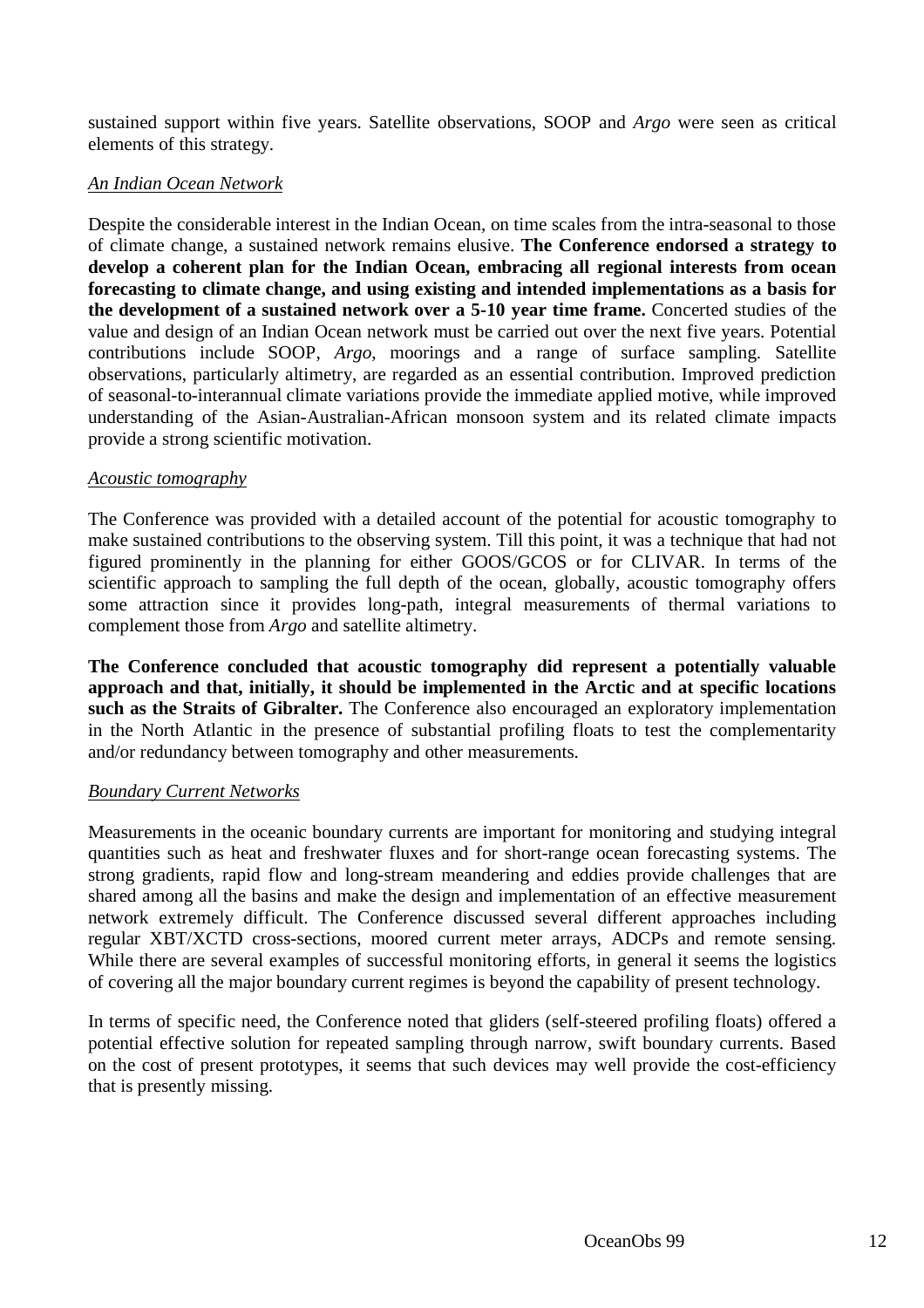# **4.2.4 - Other technological developments**

The Conference included presentations on many novel and developing techniques, some of which offer immediate potential, others which will require significant research and development. Autonomous Underwater Vehicles (AUVs) offered the potential for specialist solutions in some areas. It was noted that the development cycle for new technology is typically 10 years, and that the transition from research demonstration to sustained operation may typically add another five years. **The Conference emphasized the important contribution being made in technological research and development, both for developing new methods and for providing more efficient solutions.**

The Conference noted that additional physical and chemical measurements may be possible from the new generation of platforms, including tropical moorings and profiling floats. There was a pressing need to develop more cost-effective methods for repeat hydrographic sampling, either through better automation or through more cost efficient research fleet options. In particular, improved automation and technology for carbon and tracer measurements was badly needed.

#### **4.3 - What is Required for Integration and Management?**

While the focus of the Conference was on sustained measurements and measurement networks, an implicit theme was that these efforts would only be fully effective if implemented in conjunction with model and data assimilation systems and with efficient and effective data and information management systems. The use of models and data assimilation are fundamental to the concepts of integration. Indeed, it is argued that the effective use of models and data assimilation is one measure of the maturity of the system.

The Conference discussed the broad application of models and data assimilation but did not have as an objective the assessment of such tools. However it is clear that the capacity of models to ingest and exploit observations has a direct bearing on the emphases given to different networks. The ability of ENSO models to develop predictions based on initialization with ocean data is a powerful argument for the sustaining of Pacific Ocean observations. In a truly integrated system, it is difficult to separate impact of data from the capacity of a model to exploit information, since the latter can both inhibit and enhance the former.

It is also clear that the ability to deliver data from the networks to the users, in a timely fashion, and to then organize the data so that it can be brought to maximum effect for both research and operations, is a critical aspect of the observing system. Examining the capacity to sustain these functions is as important as the need to sustain observing networks.

We briefly discuss both these aspects in this sub-section.

# **4.3.1 -** *Modelling and data assimilation*

The role of ocean modeling and ocean state estimation (assimilation) is to bring the diverse ocean and climate observations of the various networks together to form a complete picture of the evolving ocean, thus making maximum use of the data.

The ocean state estimation activities need to serve a variety of community needs ranging from nearreal-time operational ocean predictions (eg, GODAE) to high-level climate research in a re-analysis mode (CLIVAR). For these modes, there are different requirements in terms of data availability, data quality and quality and accuracy of the results.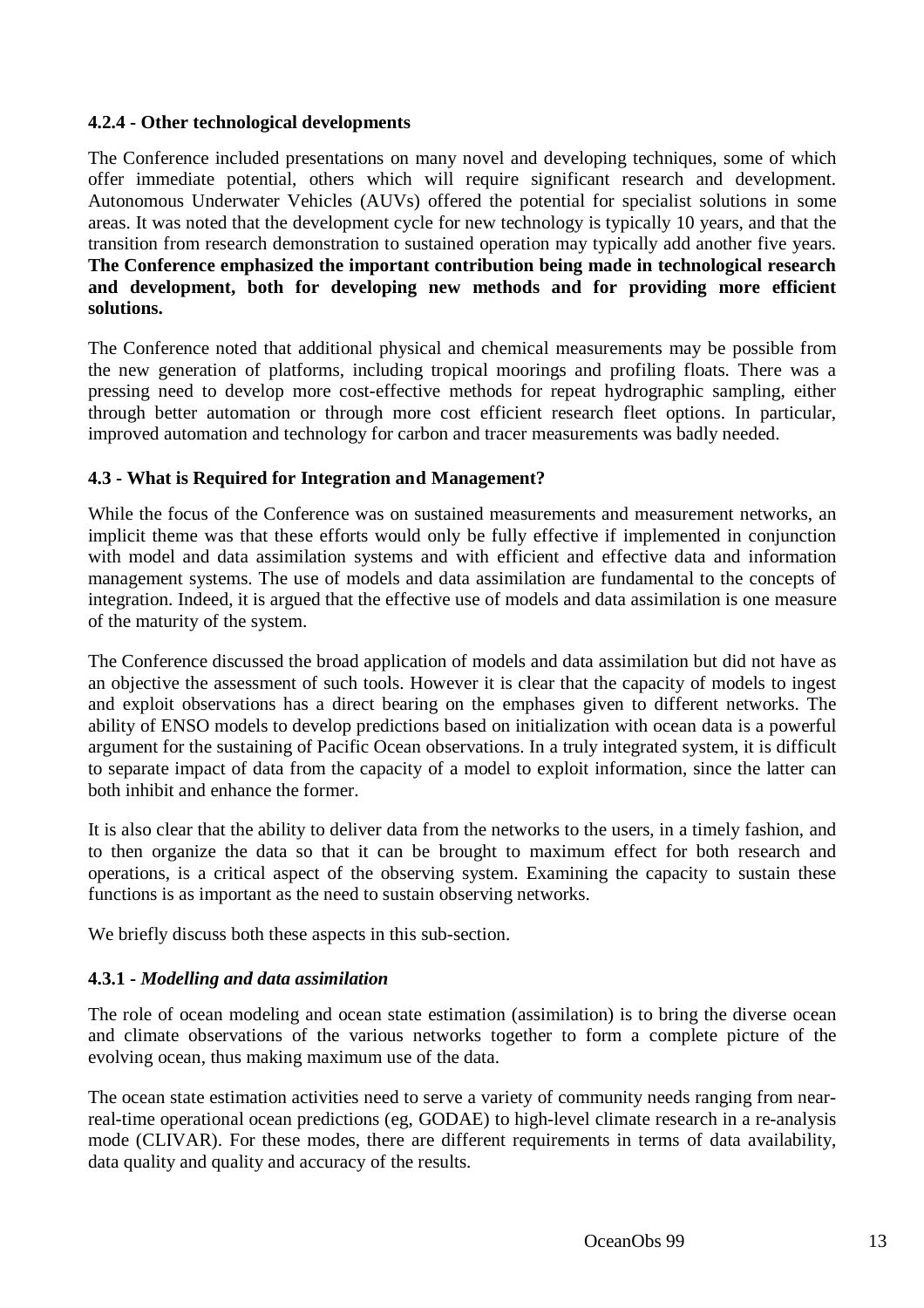For the purposes of this Conference, the climate mode of ocean state estimation has been given specific attention with applications ranging from those of ENSO prediction to those requiring a fulldepth, dynamically consistent estimate of the evolving ocean state over a time in excess of 50 years. The latter applications reside primarily in the research community while the former are now being run both as experimental systems in the research community and as operational systems at various centers. While for ENSO prediction it is sufficient to focus on the tropical Pacific region, at least with the present class of models, for long-term ocean state estimates a more complete picture is required with circulation and surface flux fields that are consistent with the momentum, heat and freshwater balance of the evolving ocean.

Coupled models for seasonal-to-interannual prediction are the most prominent example of ocean data being exploited for climate forecasts. Much remains to be learned about predictability at longer time scales, knowledge that is vital if data are to be used for initialization. Extensive use is made of data, and ocean state estimates, to test and improve coupled models.

Short-range ocean prediction out to about a month provide special applications for the GODAE community, with the emphasis on timely, practical products. In this case the emphasis will be on the rapidly evolving part of the ocean state, including the mesoscale eddy field and frontal evolution, as well as full-depth boundary conditions for regional models (eg, coastal prediction systems).

**The Conference emphasized the central role played by model and ocean state estimation and encouraged even greater efforts in this area. The Conference recognized the limitations imposed by computing resources and encouraged greater investment in Centers that facilitate high-end modelling and ocean data assimilation.**

# **4.3.2 -** *Data and information management*

Many papers at the Conference discussed the increasing importance accorded to efficient and effective management systems for oceanographic data and related information. TOGA, WOCE, and a range of individual and collective efforts have greatly enhanced our handling of data. Good data and information management systems (D&IMS) add considerable value to data sets through enhanced quality, enhanced good data return, synergistic assembly of related data, enhanced utilization and uptake of gathered information, and more rapid feedback from user to provider.

The Conference noted that **a sustained observing system requires a sustained data and information management system.** Many D&IMS are at present tied to projects with finite lifetimes, both at the platform level (eg, the system used by TOPEX/POSEIDON) and at the Programme level (eg, WOCE). Just as we are relying on Pilot Projects and other means of demonstrating robustness and effectiveness to justify networks being transitioned to sustained support, we must also develop strategies to achieve this effect for the D&IMS. The D&IMS must evolve with advances in technology, learn from mistakes of the past and be continually evaluated to determine effectiveness and the relevance to research and societal needs..

In line with the Vision for the Conference, **The Conference welcomed the introduction of a "new Paradigm" for oceanographic data systems, one where rapid dissemination and wide sharing of data is the norm**, not the exception. The Conference concluded that such a paradigm would stimulate wide and open participation in both data gathering and data usage, greatly expanding the community of ocean data users. In so doing, the community delivered benefits and added value to the resource providers and resource users. The implementation of a GODAE data server at Monterey is evidence of a broad commitment to this principle. The general acceptance of real-time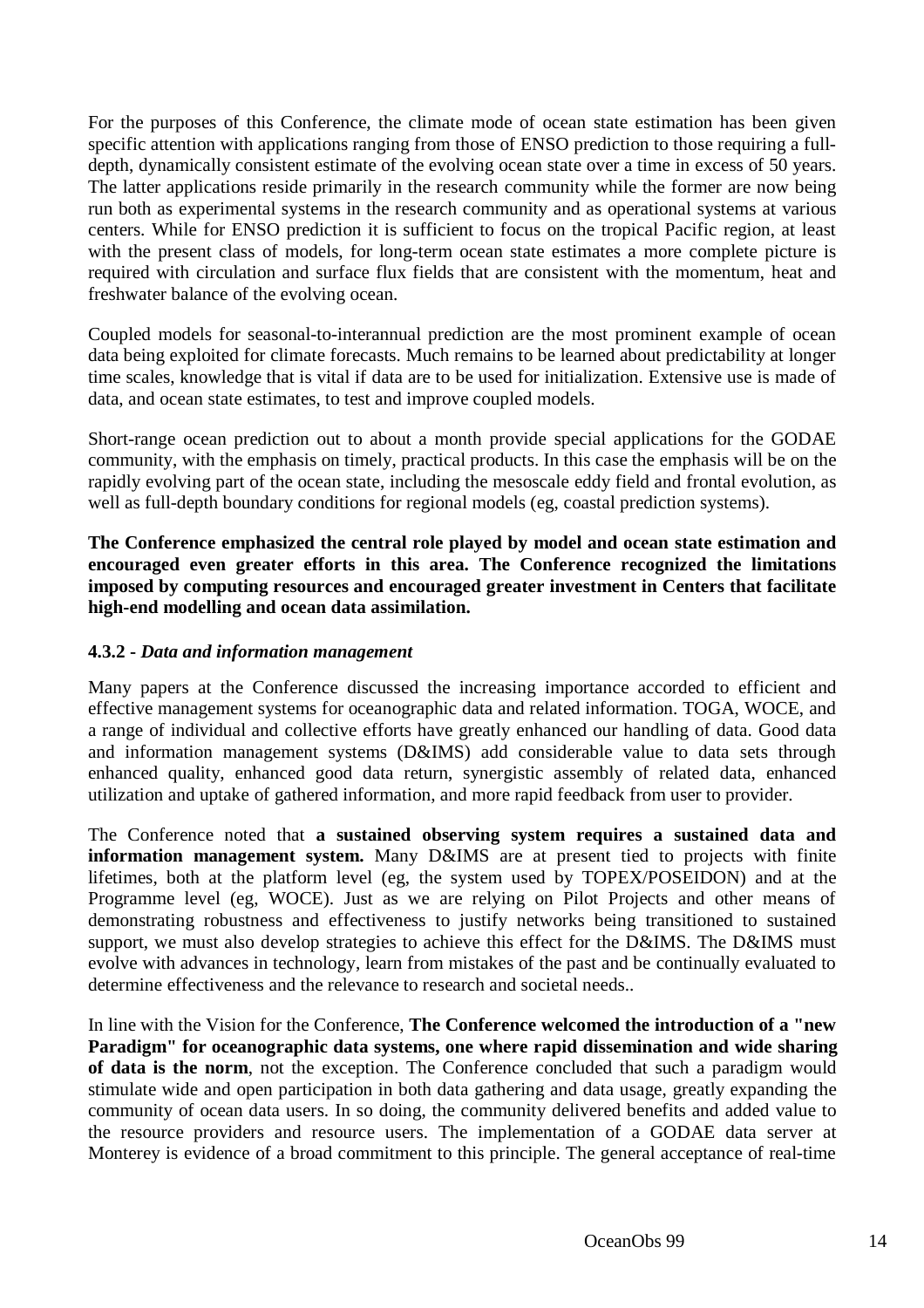data sharing for all networks of the sustained observing is perhaps the most striking indication of this change in approach.

The Conference endorsed the conceptual model of a dual data stream, one stream with focus on rapid, automated delivery of all data, and the other on delayed, higher-quality data. The rapid stream would use fast communications and existing and developing automated procedures to enable delivery within hours of a measurement being taken. The delayed-mode stream would have concentrate on scientific quality and would aim for turn around time commensurate with the technical and scientific issues and the usage of the higher-quality products. The norm would be a few months, not several years.

The Conference further noted the need to streamline procedures and the organizational support for D&IMS. In particular it noted the need for integration and coordination of information systems. **The Conference welcomed the creation of the Joint Technical Commission for Oceanography and Marine Meteorology (JCOMM) and encouraged all relevant groups within research and operations to seek efficient, well-coordinated solutions to the joint problem of ocean data and information management.**

# *The Initial D&IMS*

The Conference agreed that past endeavors had established a sound basis upon which the new era could build. The Conference noted the several organizational groups charged with developing aspects of the D&IMS for oceanography and climate and recommended a high level of coordination and cooperation among these endeavors. The Conference emphasized the critical importance of a well-coordinated and efficient system and that there was an urgent need to assess the state of extant systems and take steps to transition needed components to a sustainable mode.

The basis for this transition will be derived from data systems, such as

- (a) The extant marine meteorological data systems, now coordinated by JCOMM;
- (b) The real-time sea-level data systems and the extant sustained efforts within GLOSS for *in situ* sea level;
- (c) The several data delivery services associated with operational and exploratory satellites, such as U.S. Data Archive and Access Centers (DAAC) (check acronym) and the French AVISO system;
- (d) The TAO (and TRITON) data systems;
- (e) Telecommunication such as provided by the Global Telecommunications System and specialist services such as System Argos;
- (f) The upper ocean thermal data assembly centres and associated projects (e.g., the GTSPP), now within the remit of JCOMM; and
- (g) The WOCE Data Information Management System;

#### *General issues*

**The Conference concluded that greater effort must be expended in assembling, and making available, integrated oceanographic data sets.** The oceanographic community and users from outside this community are greatly empowered when impediments to data access are reduced. There are emerging techniques for enabling such capabilities and these should be encouraged.

**The Conference noted that telemetry and communications continue to be a limiting factor in oceanography and that every encouragement should be given to easing or removing this restriction.** While great strides have been made over the last several decades (a paradigm shift in itself), the move toward rapid dissemination and immediate telecommunication from platform to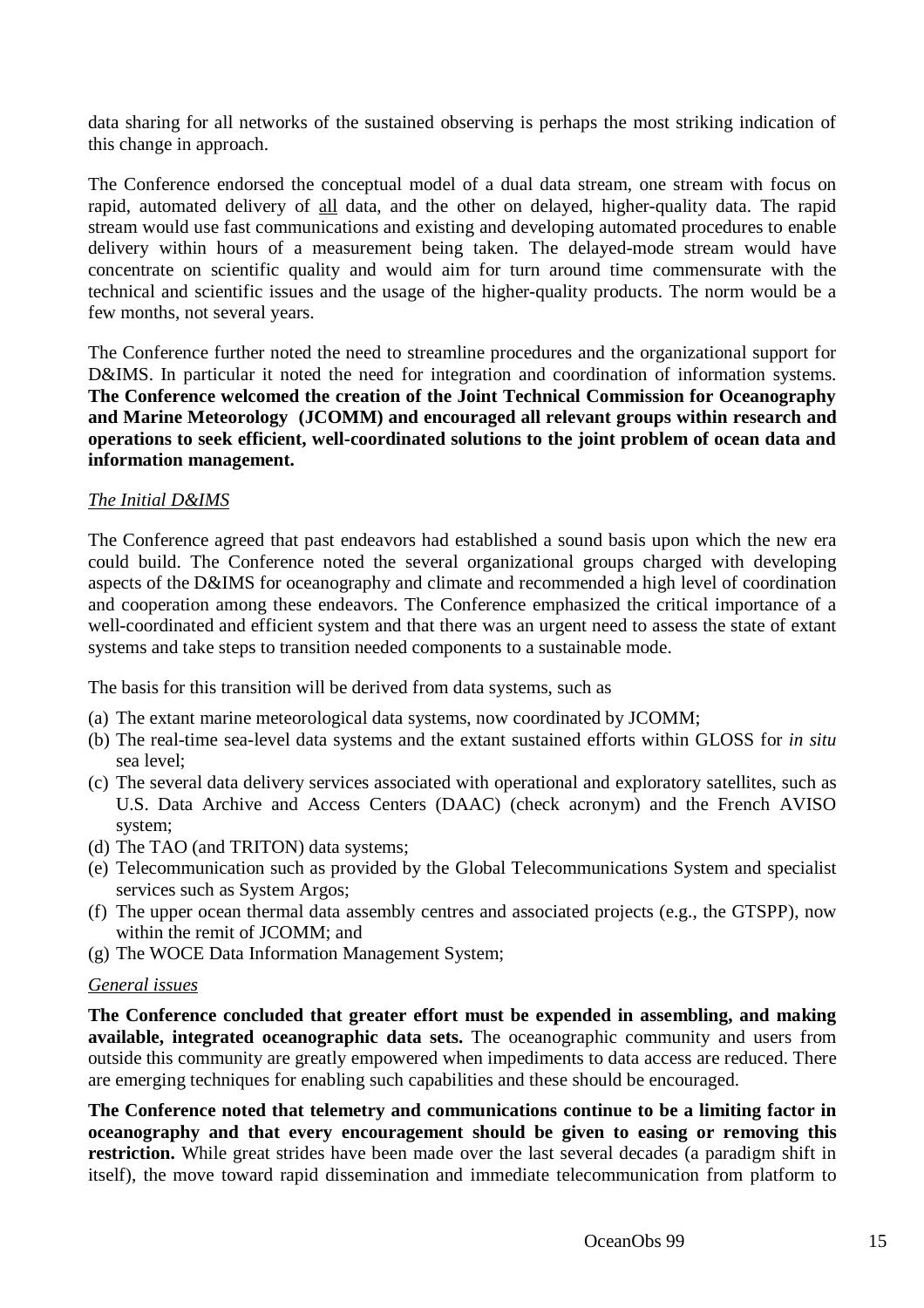labs has greatly added to the communications burden. Improved satellite communications and the development of specialist data servers are important advances.

**The Conference endorsed the strong emphasis given to data archaeology projects, such as the** Global Ocean Data Archaeology and Rescue project (GODAR). These projects have greatly enhanced the amount of available information.

**The Conference emphasized the importance of investment in data management at a level that ensures maximum benefit is drawn from the investment in associated observation networks.**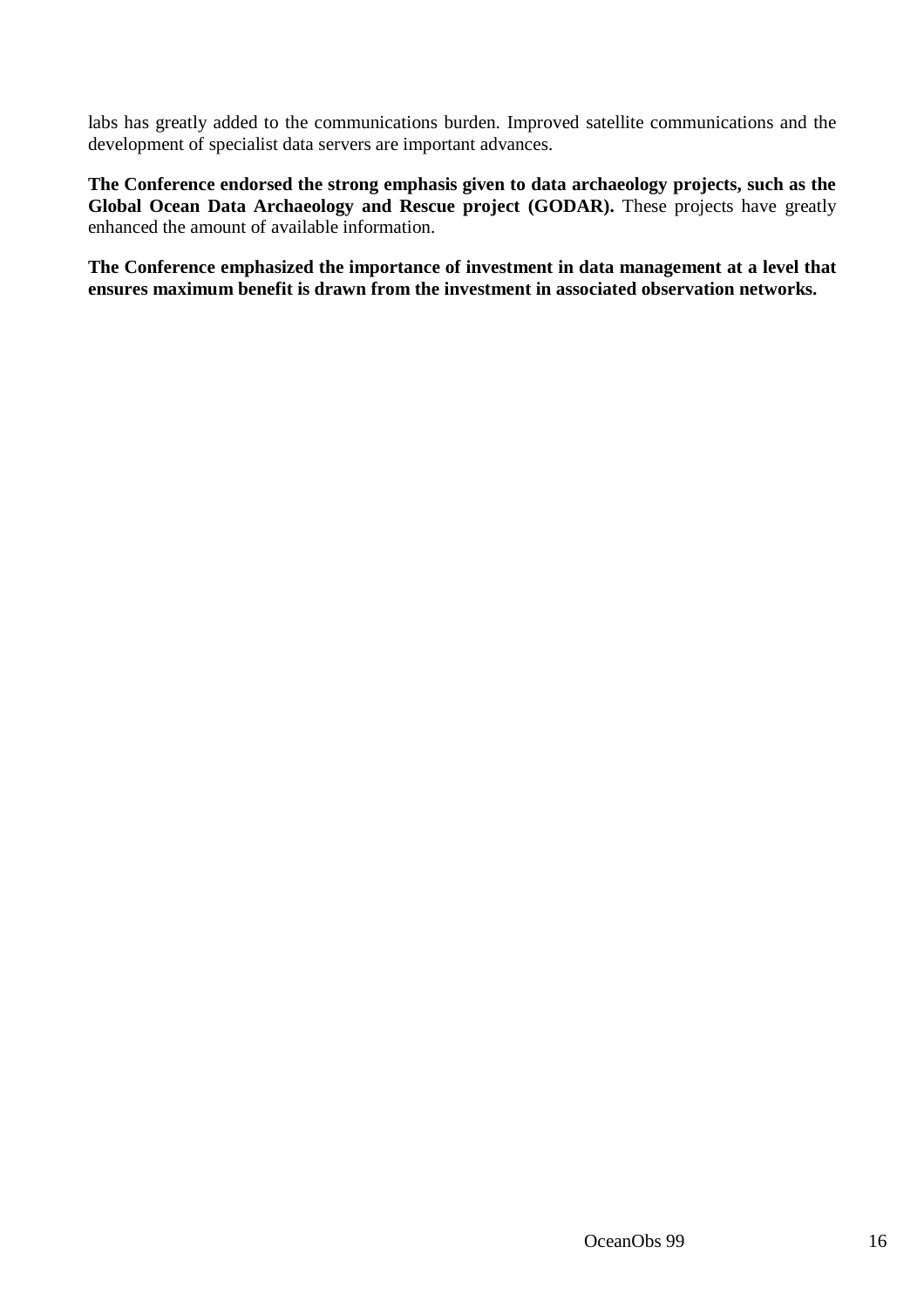# **5 - PLAN AND SCHEDULE FOR ACTION**

Tables 5.1 and 5.2 provide a synopsis of how the networks described in the previous Section are to be created and provides a schematic outline of the schedule for implementation. The Tables are not comprehensive and do not include all the detail that was contained in the many Conference papers, nor are they intended to be definitive in terms of the schedule for implementation. We have tried to capture the important aspects both in terms of the identity/source of important contributions and in terms of the readiness. For the latter, we have adapted the color coding used by some missionoriented agencies. White areas are used for periods dominated by planning and thinking. Red areas are used for periods where the scientific case is clear, the community consensus is clear, but the actual observations are missing. The failure of NSCAT produced a red patch (not shown). Blue areas are used for experimental systems or research program pilot experiments. PIRATA is a good example of such a system. Yellow areas are used to designate systems that are running in trial sustained (pre-sustained) mode but have no long-term commitment, for whatever reason. TOPEX/POSEIDON is a good example. Green areas are used for committed, long-term sustained systems (meteorologists might use the term "operational"). The ENSO network in the Pacific is an example. This does not of course imply "do not change or enhance", but simply that there is some long-term commitment to provide this component of the network.

No aspect of the global network is free from funding pressures and there are many decision points that will influence the path toward a fully sustained network. There should be no surprise in the fact that the Conference agreed the needed investment was warranted. However, the fact that the Conference worked extremely hard to avoid a "wish list", should be properly seen and acknowledged as a sign that the community realizes the observing system must be fully justified from a broad scientific and societal base and that only those elements that are valuable and worthy of being sustained should be sustained. This does not mean that short-term experimental systems and process studies are not highly valued, but rather that the community accepts that a sustained system must be selective and targeted, not eclectic and aimless over the longer term.

# **5.1 - Action list for the primary network contributions**

The primary network (Table 5.1) reveals a sound foundation for most components and the shortterm future seems reasonably secure. There are no dreams or starts from a zero base. There are however several critical points in the short- to medium-term, some having immediate importance, others holding implications for the long-term.

- (a) There are no commitments for sustained altimetry beyond the present *Jason* and *ENVISAT* missions. A decision is required now.
- (b) Full global implementation of *Argo* depends on favorable funding decisions and a willingness of participants to divert some resources away from the immediate national interest for the sake of the global integrity of the profiling float system.
- (c) Potential gaps appear in the wind vector measurements from space that may compromise our ability to resolve surface winds, for both oceanography and meteorology, at the requisite time and space scales.
- (d) Scientific study and decisions are required for analysis procedures for SST and winds in order to maximize the resolution and accuracy of such products, consistent with stated requirements.
- (e) Commitment decisions are required if we are to avoid significant gaps in the surface marine data sets, including remotely sensed SST, and there needs to be greater commitment to quality observations.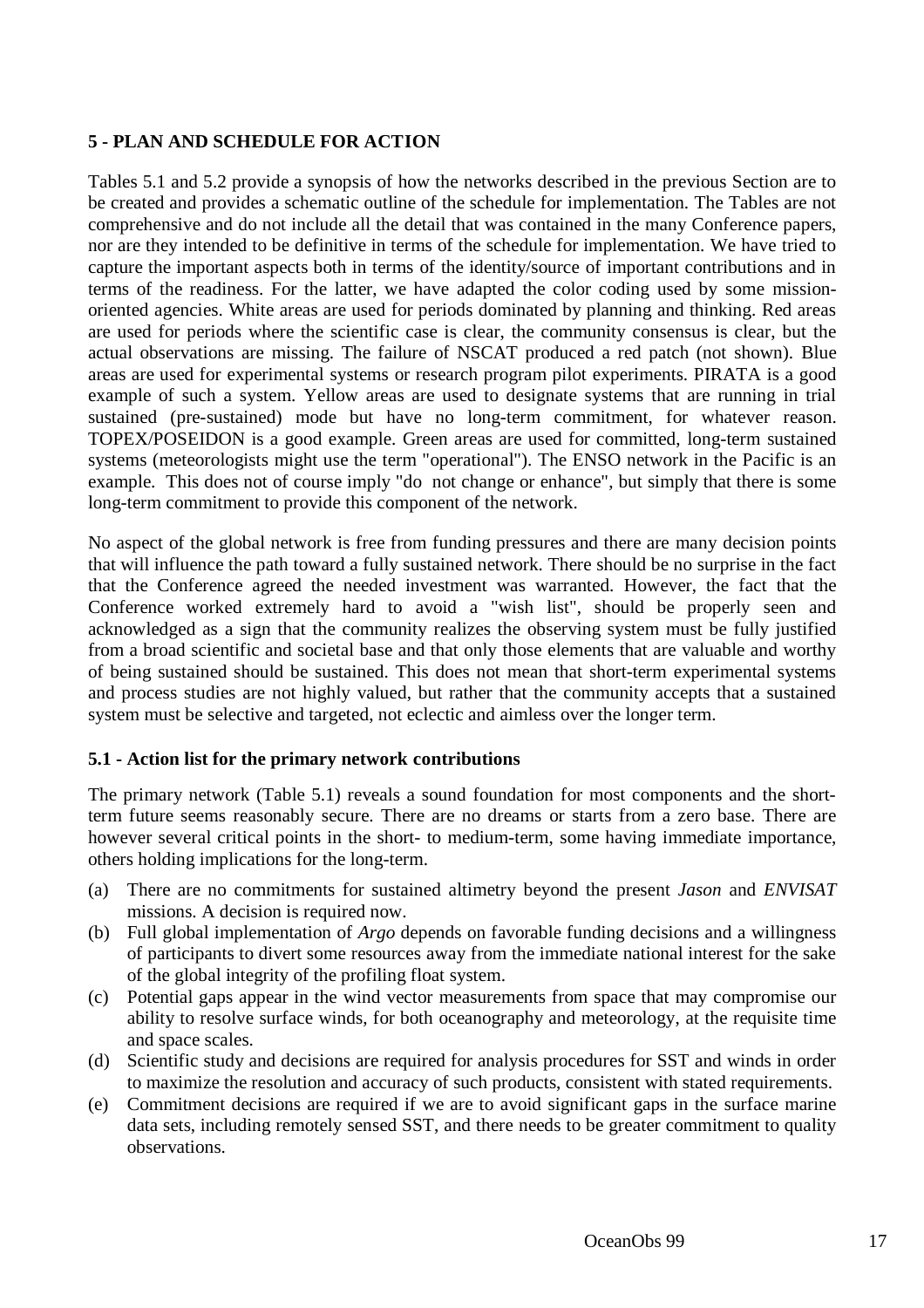- (f) Salinity measurements are required for ENSO and global problems but our capacity to obtain such data depend on scientific, technical and resource decisions.
- (g) There are a variety of decisions required for the transition of the existing SOOP from areal mode to line mode.

Assuming mostly favorable outcomes from these decisions, Table 5.1 suggests that by 2005 the community should have sustained investment in, and benefits from, operational satellites for SST, sea surface topography and surface wind vectors; complementary global upper ocean temperature and salinity profiles from a range of platforms; a tropical observing system capable of providing the data for ENSO forecasts and improved understanding; a high-quality surface observation network, including sea level, delivering high-quality products and appropriate calibration data for satellites.

#### **5.2 - Action list for the selective enhancements**

Measured against the requirements implied by the highest-priority scientific and applied objectives (Section 3) and the actions outlined above, the primary network will be deficient in several areas. It is for this reason that the Conference recommended a parallel stream of selective enhancements implemented over a somewhat longer time frame (2000-2010; see Table 5.2). The key issues are:

- a) Selective expansion of the ENSO observing system to include salinity measurements, moorings and other instrumentation in the Indian Ocean, and, where appropriate, expansion into the subtropics.
- b) A network of deep measurements to complement the upper ocean network and information drawn from satellites, including hydrography and carbon inventory measurements, fixed-point time series and an initial regional program of integral measurements from acoustic tomography. The detailed schedule is subject to further planning. For acoustic tomography, there is support for a pilot project in the N. Atlantic.
- c) Dedicated projects (satellites and *in situ*) to address technical barriers for global surface salinity measurements and ice thickness measurements.
- d) Continuous ocean color measurements.
- e) Establishment of integrated networks in the tropical Atlantic (under COSTA) and in the Indian Ocean. For the latter, workshops are planned to initiate the process.
- f) Targeted research to improve the methodology and techniques for monitoring in the western boundary current regions.

#### **5.3 - Important areas of in-action**

The conference heard of many other major issues, challenges and gaps in coverage that need to be addressed over the next decade. It was not clear how these issues were to be addressed, nor on what schedule we might expect solutions.

The action plans for the Southern Hemisphere contributions to the global ocean observing system lag in relation to the Northern Hemisphere. The remoteness of many of the Southern Hemisphere oceans from the interested nations inevitably leads to subdued scientific interest and muted commitment to deployment and maintenance of observation systems. This has been an issue for meteorology for many years and is looming as a severe issue for the ocean community, made more so by the prominence accorded to long-term climate variations and climate change. The Conference heard presentations on the Indian Ocean, Southern ocean and South Atlantic that testified to severity of such problems.

The Conference did not have a solution and was not inclined to use Recommendations/Resolutions as a substitute. The only effective way forward was to (i) provide articulate and feasible scientific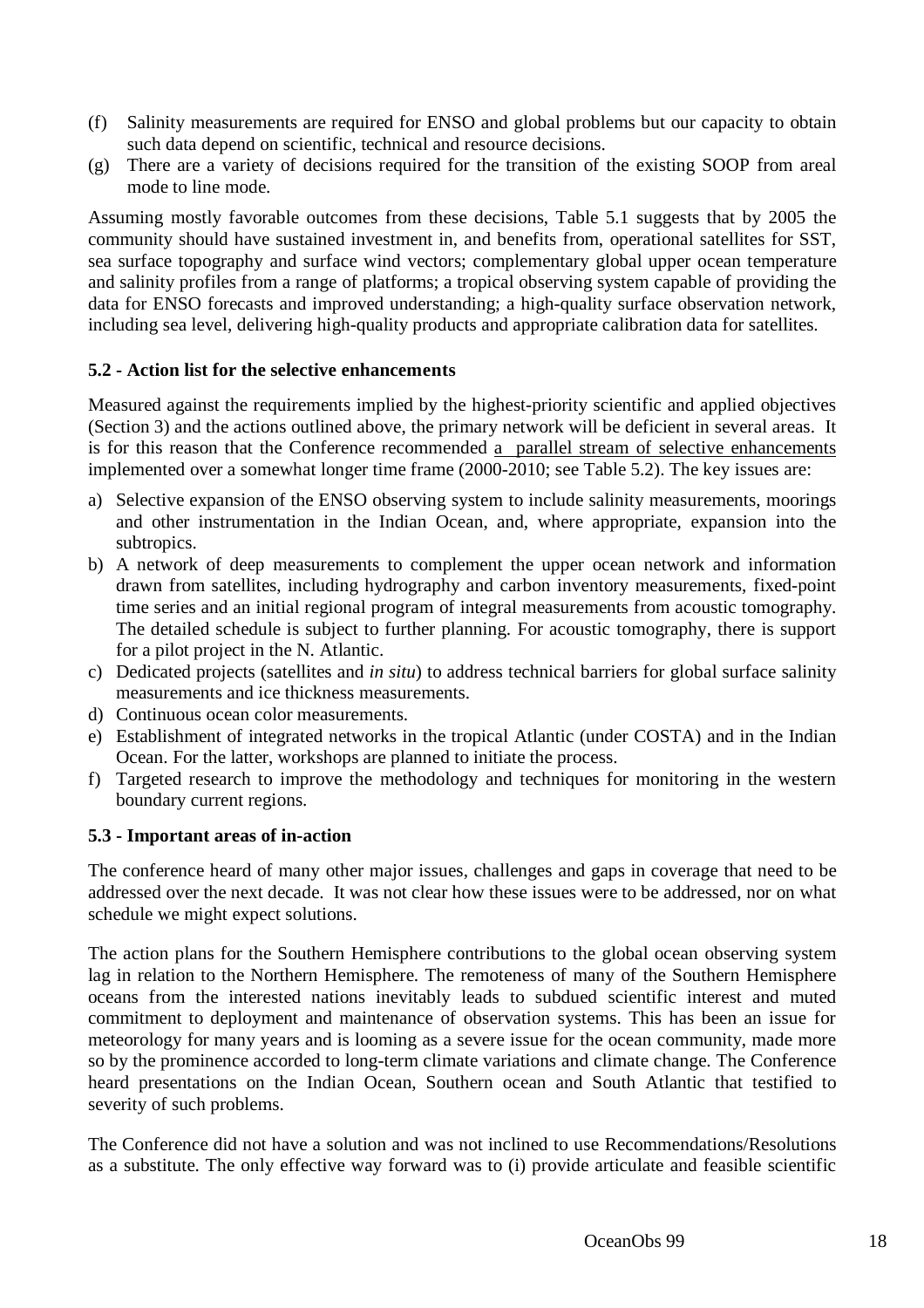plans, with a broad scientific and applied basis, and justified by societal interest; (ii) seek consensus among the community for an action plan to address these requirements with a clear plan for investment; and (iii) exploit international cooperation and synergy between the scientific and applied communities to implement and maintain these systems. Plans for Indian Ocean and Southern Ocean Workshops in 2000 were welcomed.

The Conference focussed on sustained observations but also discussed many examples of process experiments and other research observations. The Conference noted the fundamental importance of such research to the development of the observing system and drew attention to the fact that resources for such work were under strain. Syntheses and model data assimilation are only as strong as their weakest assumption or parameterization, and strengthening of such weaknesses inevitably involves access to high-quality data and knowledge from intensive process studies. These are not mentioned explicitly above since they are not a candidate for sustained support, yet they are a vital contribution to the action plan and to the health and evolution of the system.

# **6 - IMPLEMENTATION AND INFRASTRUCTURE**

#### **6.1 - Implementation strategy**

#### **6.1.1 -** *Organizational mechanisms*

In 1999 a significant decision was taken jointly by the IOC and WMO to create a Joint Technical Commission for Oceanography and Marine Meteorology (JCOMM). The JCOMM replaces the Commission for Marine Meteorology and the Integrated Global Ocean Services System. Until this point, the community had a rather disjointed implementation structure, in large part a reflection of the immaturity of oceanography as an applied discipline. The JCOMM provides a single focus for implementation for much of the networks discussed at this Conference and the Conference agreed that its creation was a significant moment for the development of a sustained observing system.

Table 6 attempts to indicate where the prime interest for each of the networks lies in terms of scientific design and assessment and technical issues and implementation. There is no need here to summarize the several organizations that are involved at the highest levels of scientific oversight. However, if implementation is to proceed in an orderly fashion, with adherence to agreed priorities and scheduling, it is important that the guardianship is clear for both science and implementation. Despite concerted attempts to rationalize these structures, Table 6 suggests there is still a way to go before the organizational structure is clear and efficient. In part this is due to the fact that several important activities are in experimental or pre-sustained (pilot project) phases. However, as progress is made with implementation (Tables 5.1 and 5.2) it is important that the organizational structure also evolves and matures.

| <b>Network Component</b> | <b>Scientific Panels</b>     | <b>Implementation Oversight</b> |
|--------------------------|------------------------------|---------------------------------|
| Acoustic tomography      | UOP/OOPC                     | ?                               |
| Altimeters               | <b>Science Working Teams</b> | Science Working Teams           |
| Argo                     | GODAE/UOP Argo Science Team  | Argo ST                         |
| Data management          | DPC? JDIMP?                  | <b>JCOMM. DPC</b>               |
| ENSO prediction assim.   | CLIVAR WGSIP/OOPC            | <b>CLIVAR WGSIP/OOPC</b>        |
| Fixed-point time-series  | OOPC/UOP                     | Pilot Project ST?               |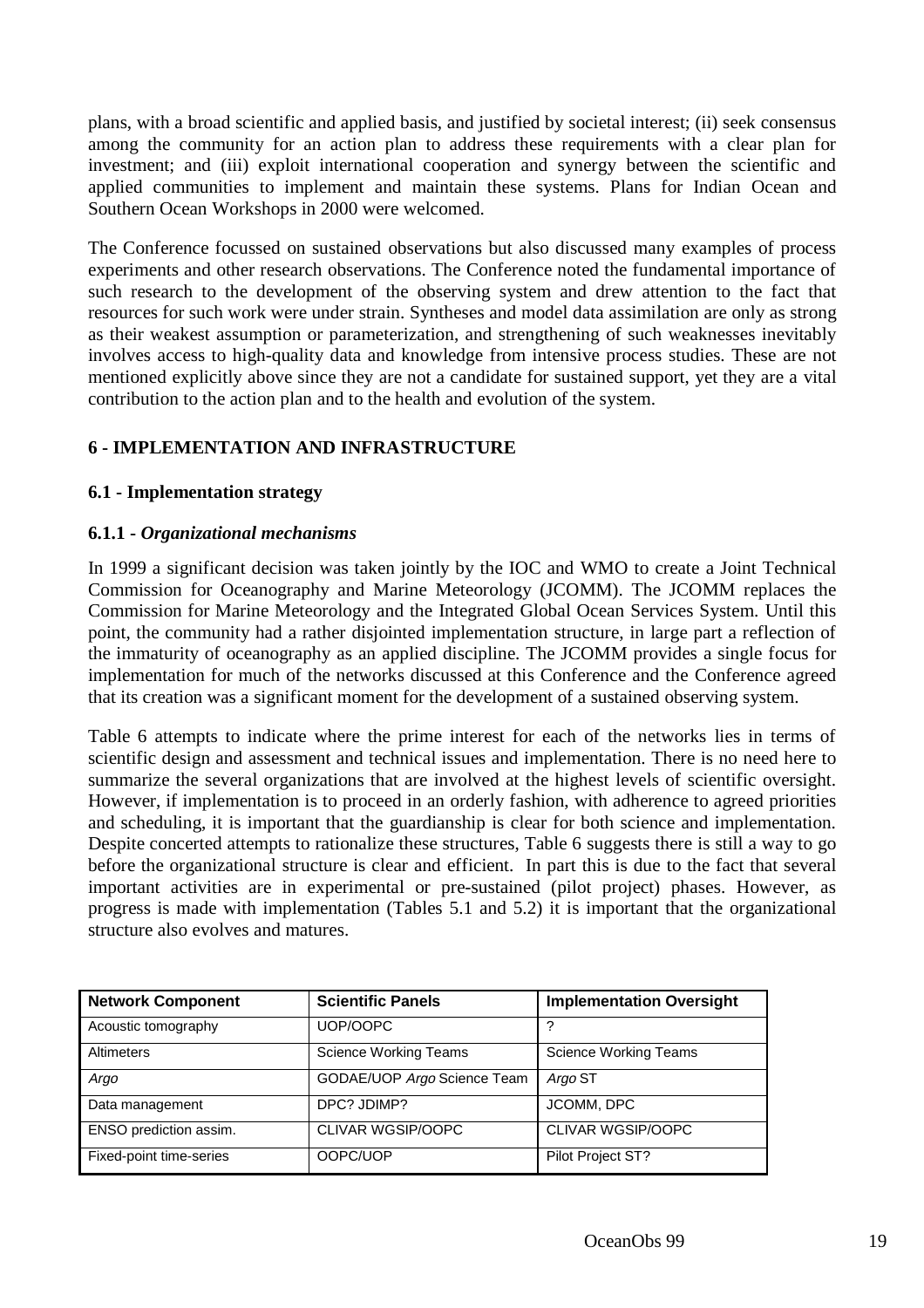| <b>Network Component</b>            | <b>Scientific Panels</b>                         | <b>Implementation Oversight</b>              |
|-------------------------------------|--------------------------------------------------|----------------------------------------------|
| Global Tide Gauge                   | GLOSS/OOPC/UOP Sea Level<br><b>Working Group</b> | <b>GLOSS</b>                                 |
| Gravity/GEOID                       | Science Working Team                             | Science Working Team                         |
| <b>High Resolution SST Analysis</b> | <b>GODAE ST</b>                                  | Pilot Project?                               |
| Hydrography, carbon inv.            | UOP/CO2 Panel                                    | ?                                            |
| In situ SST                         | OOPC/AOPC SST WG                                 | VOSCLIM of JCOMM                             |
| Ocean Carbon flux                   | IOC CO <sub>2</sub> Panel                        | $\gamma$                                     |
| Ocean Color                         | <b>IOCCG</b>                                     | <b>IOCCG</b>                                 |
| Ocean forecasts, estim'n            | GODAE/WOCE                                       | <b>GODAE</b>                                 |
| Satellite SST                       | OOPC, GODAE ST                                   | ?                                            |
| Satellite wind vectors              | Science Working Team                             | Science Working Teams                        |
| Sea-ice measurements                | ACSYS/CLIC, OOPC                                 | ?                                            |
| Ships-of-Opportunity                | <b>OOPC</b>                                      | SOOP IP                                      |
| Surface data buoy                   | OOPC, UOP                                        | DBCP of JCOMM                                |
| Surface salinity                    | <b>UOP</b>                                       | $\gamma$                                     |
| Surface waves                       | OOPC/?                                           | <b>JCOMM</b>                                 |
| TAO / TRITON                        | WGSIP, UOP, OOPC                                 | GOOS, GCOS,<br>TAO IP<br>of<br><b>CLIVAR</b> |
| VOS surface marine data             | OOPC, JSC Air-Sea Flux WG                        | <b>VOSCLIM of JCOMM</b>                      |

**Table 6.1:** Scientific and technical groups for network contributions

The OOPC and UOP, the joint conveners of this Conference, are the panels through which much of the scientific advice is filtered. They in turn have advice provided by several specialist groups, many of which are listed in Table 6. For space observations, the Global Observing Systems Space Panel is the prime scientific group. Implementation oversight for remote sensing comes in several forms. Recently the partners in the global observing systems cooperated in the formation of an Oceans Theme Team that has played a large part in the coordination and consolidation of implementation recommendations for remote sensing. The conclusions of the Conference match those of the Theme Team. It has also been recognized that some global observations are not well suited to the intergovernmental implementation mechanisms, principally because of the need for involvement of academic institutions. The Conference welcomed the formation of a Partnership for Observations of the Global Ocean to provide coordination between the ocean research institutions of the world.

The issue of transition of research systems to sustained support occupied significant time at the Conference. The developments discussed in the preceding paragraph are in essence an attempt to reorient out structures so that such transitions are easier. It is also important that remote sensing and in situ issues are considered jointly. This is happening regionally, for example through coordination between EuroGOOS and EUMETSAT.

# **6.1.2 -** *Regional and global*

In addition to the many talks on why the sustained observing system should be created, and what contributions are likely to be put in place, the Conference also heard presentations on how implementation might be approached. Some of these involved what we might term "global pilot projects" (demonstrations of effectiveness and utility), while others might be termed "regional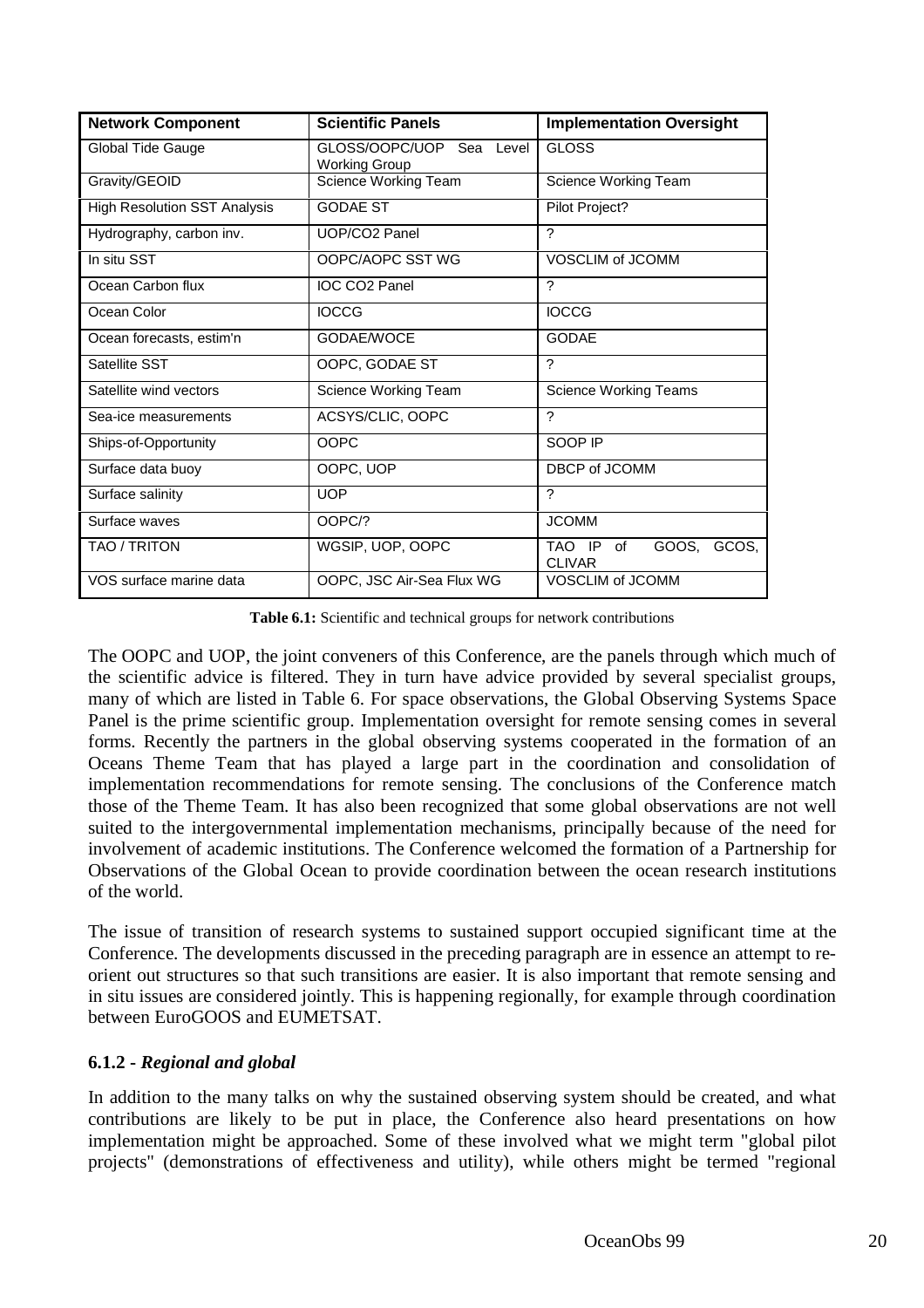initiatives". The Pacific Basin Extended Climate Study (PBECS) and the Atlantic Climate Variability Experiment (ACVE) are two such examples within the CLIVAR Programme.

Regional implementation is motivated by the fact that at least some of the important modes of climate variability can be regarded as regional, much as ENSO was regarded as a regional problem during TOGA. Following the TOGA example, regional partnerships are exploited to develop a coherent, integrated observing system with the over-riding scientific rationale being provided by regional climate modes. Such an approach has natural attractions for the partners since it more closely aligns the investment and return with issues that have regional prominence. They are not being asked to invest remotely on an assurance that they are impacted by remote forces, a concept that can be hard to sell politically.

The global approach takes a more pure line from the combined rationales presented in Section 3 and argues that a well-designed global system can meet all requirements effectively, and because it is a single system, can provide solutions that are far more cost-effective and stream-lined than a collection of regional systems for the same end purpose. Such an approach calls for wider international cooperation and thus has the potential to be both more unwieldy and harder to sell locally.

The Conference did not overwhelmingly favor one approach over the other, instead choosing to recognize the benefits of both approaches. However the Conference did conclude that, no matter which approach is being used, the ultimate goal must be to contribute to the establishment of an integrated and cost-efficient global system, and that the system must be managed in such a way as to maximize the cooperation and coordination while delivering maximum benefit to those who have invested in the system.

The prioritization of the different contributions will to some extent depend on the approach to implementation. For a regional approach, the contributions that have the most direct impact are likely to be weighted highest. Less weight will be given to global issues and little or no weight to applications from other regions. The Conference accepted this as the reality but pointed out that in both CLIVAR and GCOS/GOOS, significant weight has been given decadal and climate change issues, and that ultimately, the global observing system must be capable of addressing these issues, even if the benefit will not materialize for some time.

# **6.2 - Infrastructure**

# **6.2.1 -** *Networking the networks*

Quite clearly, with the range of networks and platforms involved, and with the wide variety of end users, there must be a robust system for communicating data from platform to shore-based laboratories and/or operational centers, and efficient and effective systems for ensuring data are assembled, quality controlled and distributed in a way that maintains, or adds to the value of the original data. The Conference did not discuss these issues in detail though, as noted in Section 4, the Conference agreed that there were major issues. The truism about strength and weakest links can be applied to networks also: an integrated observing system can only be as strong as the (weak) links between its component parts. The observing system needs increased attention to the networking of all the contributing parts, such as listed in Tables 5.1 and 5.2, in order to ensure that the concepts of integration, global cooperation wide data distribution can be made real.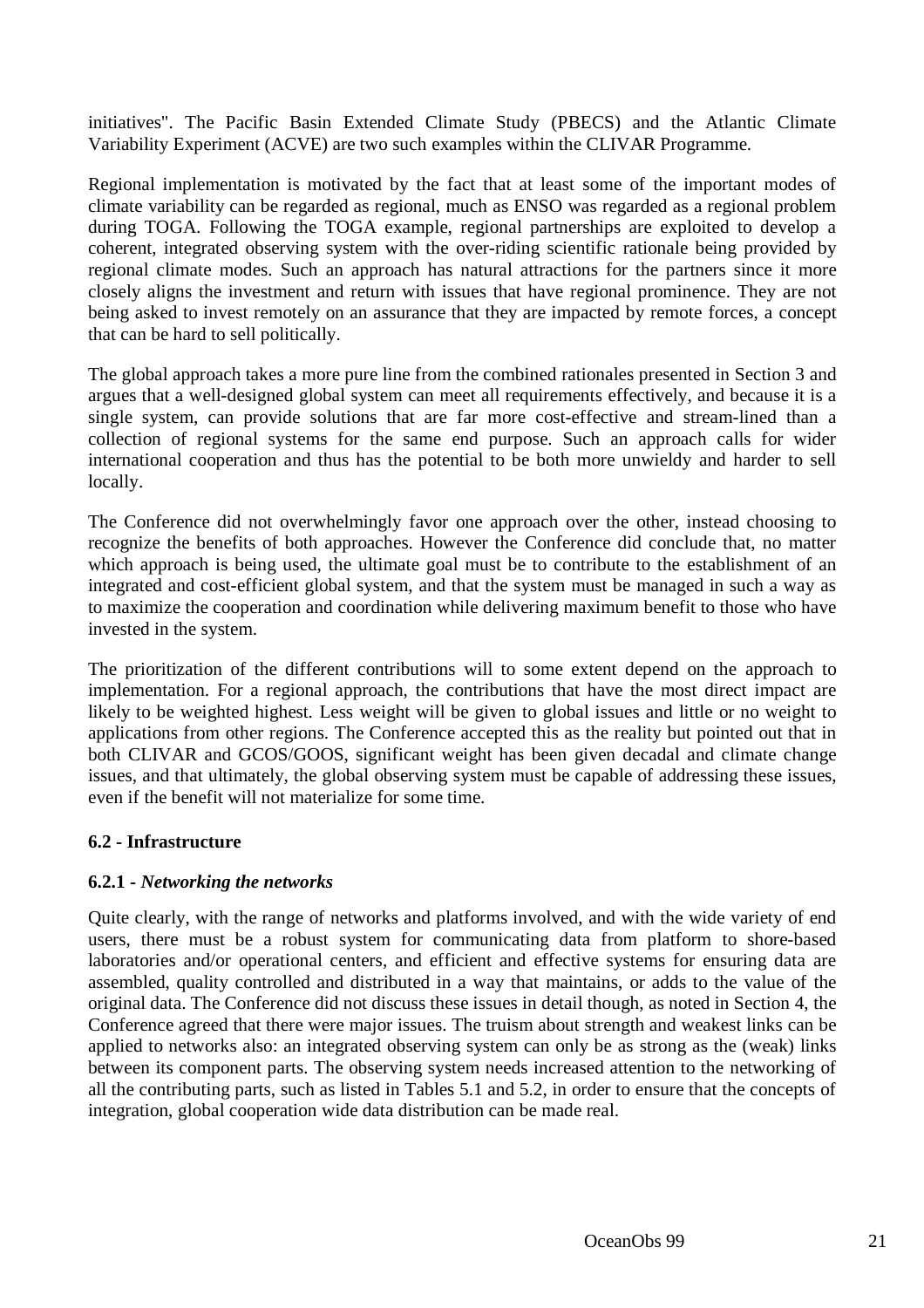# **6.2.2 -** *Models and data assimilation*

Over the next five years there will be a dramatic increase in the utilization of measurements from the global ocean observing system by ocean model/data assimilation systems. The Global Ocean Data Assimilation Experiment (GODAE) is designed to accelerate this uptake and to broaden and strengthen the community of data users. GODAE exemplifies many of the ideals espoused by the Conference for global observations such as integration of data sets, exploitation in sophisticated models and ocean state estimation systems, and expanded exploitation of data by providing its benefits to a broader range of users. The degree to which GODAE is successful will in part be a reflection of the degree to which the ideals of integration and assimilation of data by models has been carried out.

There are of course many modeling and data assimilation activities that are beyond the domain of GODAE that are relevant to the development of the observing system. Indeed, for climate problems, there will continue to be a strong demand for data to develop climatologies and to test coupled climate models. The important theme from the Conference however was that, just as the barriers between the remote sensing community and ocean-going community have come down, so must the barriers between data gatherers and modelers. A partnership yields mutual benefits way beyond those possible if the communities work in isolation.

# **6.2.3 -** *General needs*

Ocean observations and syntheses require a very unique infrastructure. The demands and requirements for this infrastructure are undergoing a rapid evolution with the advent of satellites, new in water measurement techniques, and improved model/assimilation systems mature. Some of the future issues for infrastructure were discussed at the conference and need immediate attention. These include: Ships, Computers, Modeling centers, Data assembly/Quality Control centers, communication systems/distributed networks and synthesis efforts, such as GODAE. Some progress on these issues can be expected from national agencies and forums, such as the European Union Fifth Framework program. The conference encourages international attention to these issues to facilitate the development of a truly global ocean observing system.

# **6.3 - Evaluation**

Assessment of the effectiveness of the observing system provides its own set of challenges. At this time the Conference was only able to describe metrics in a very general sense. Moreover, because both the techniques for gathering data and the methods for applying data (the impact) change continuously, whatever system that is put in place must be able to cope with such change. The concept of "rolling requirements and review" based on assessments of impact and progress in methodology has been used elsewhere and was put forward as a sensible approach for the sustained ocean observing system.

Over the last decade infrastructure in the form of international and national committees have been put in place to oversee the development of the ocean observing system. As the systems mature, the process and responsibilities will change from that of design and implementation to implementation and assessment. For the case of the observations themselves, the data and product flow should be evaluated routinely.

The Tables presented in the previous section perhaps give the basis for measuring performance and impact. What is needed are equivalent tables listing the anticipated impact (utility) of the data. The Ocean Observing Panel for Climate (OOPC) and CLIVAR Upper Ocean Panel (UOP) should begin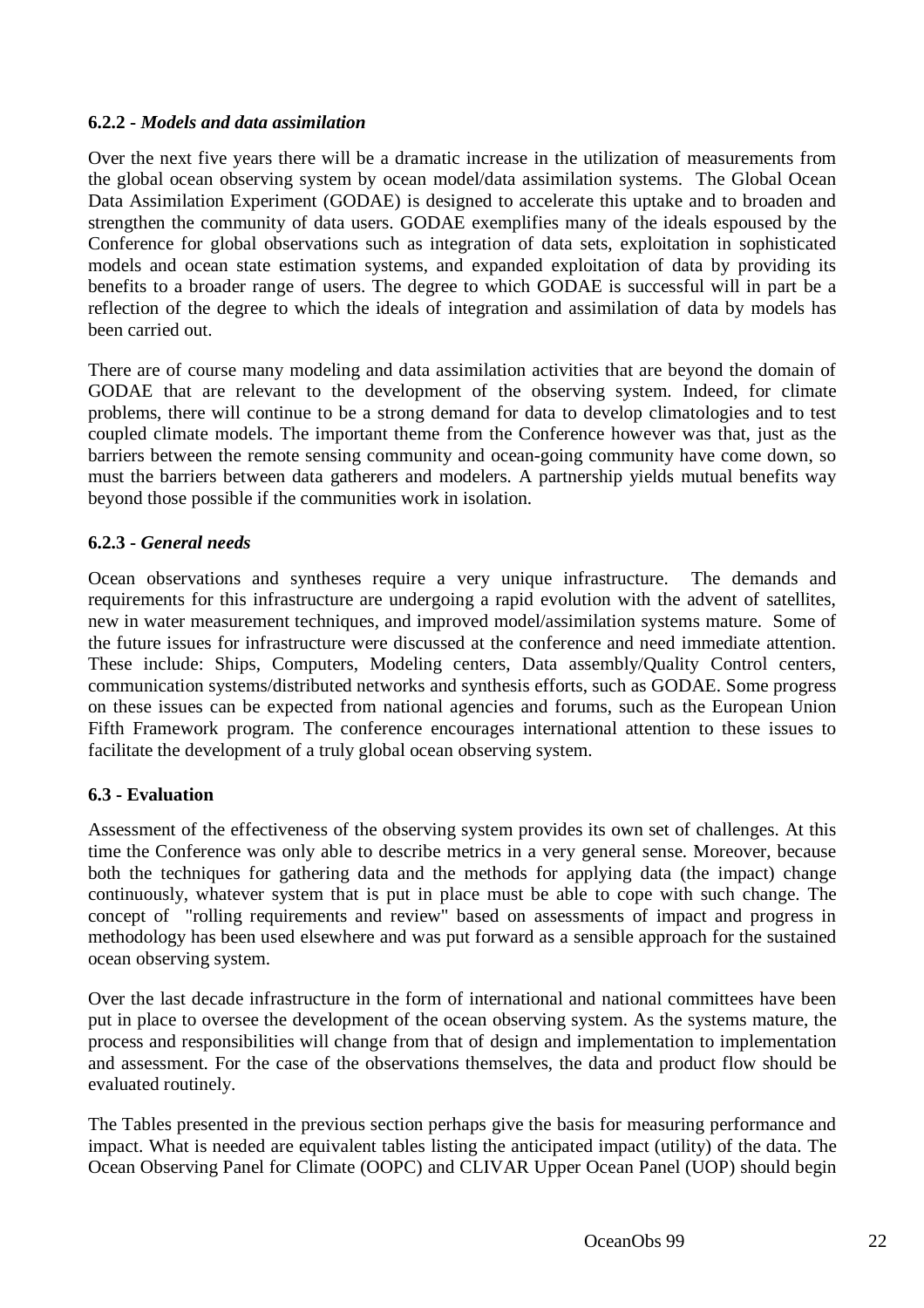to develop such metrics. There was also general support for the idea of complete reviews of the system by the international community on an approximate 5 year cycles (eg, a Second International Conference on the Ocean Observing System for Climate) in order to lay out the system in its entirety for scrutiny and scientific assessment. Several space agencies are already committed to such a review process.

# **7 - CONCLUSIONS**

The goal of this Conference was to provide a strategy that will lead to an integrated, coordinated and sustained global ocean observing system for climate and related physical oceanography issues. The Conference has provided a vision for the next decade and an initial schedule for the implementation of the system. The primary objectives can be met on a five year time scale. The long-term objectives by the end of this decade.

 There are several mechanisms under development that will facilitate the integration of the observing system components that are described in the earlier sections. These include: plans for basin scale implementations of observing systems to meet the goals of the CLIVAR science plan; the GODAE that will implement ocean model/data assimilation systems to provide near real time estimates of the state of the global ocean; global coupled atmosphere ocean models for climate prediction that require an integrated set of ocean observations for initialization; and global syntheses of observations to assess decadal and climate change for research and assessment purposes. All of these systems are discussed in detail in the Conference papers.

The system will evolve. The science research program outlined by CLIVAR will add greatly to our understanding over the next 10 years. With an enlarged observation program, this research will provide new guidance for governance of the ocean observing system. New measurements may need to be added to the list of sustained observations, and we are likely to either cease or replace some methods. Technological advances help us improve cost-effectiveness, sampling, and distribution. For example, the expected maturity of autonomous underwater vehicles either through passive techniques, such as gliders, or active systems will change the abilities or plans for *Argo*. For space observations, there is promise of remote salinity measurements and remote sea-ice thickness estimates. Science must guide the development and implementation of the observing system and must guide us toward adoption of new technologies and approaches.

Investment will, of course, be addressed by national agencies. The Conference Prospectus emphasized the need to address needed investment and the real benefits. Papers delivered to the Conference stressed the importance of balancing short-term and long-term benefits in order to draw the needed investment into long-term climate problems. The same logic applies to regional implementation – see it as a stepping stone to attracting investment in the global system, not as a barrier to global implementation. Even if allowance is made for the optisism of the advocates, it does seem the sustained observing outlined by the Conference is sustainable and worthy of being sustained. The measures of benefit that have been studied suggest a manifold gearing of benefit versus investment, though the Conference accepted that it is extremely difficult to quantify "public benefit". Considerable information has now become available of the costs and benefits of global ocean observations and the Conference agreed that greater effort must be devoted to such studies and its sharing so that national patrons can have a mutual understanding of the financial impact of building a global system with international partners.

The full impact of this Conference will not be known for some years. Initial indications are that its impact will significant and that its conclusions will have a profound influence on the future of the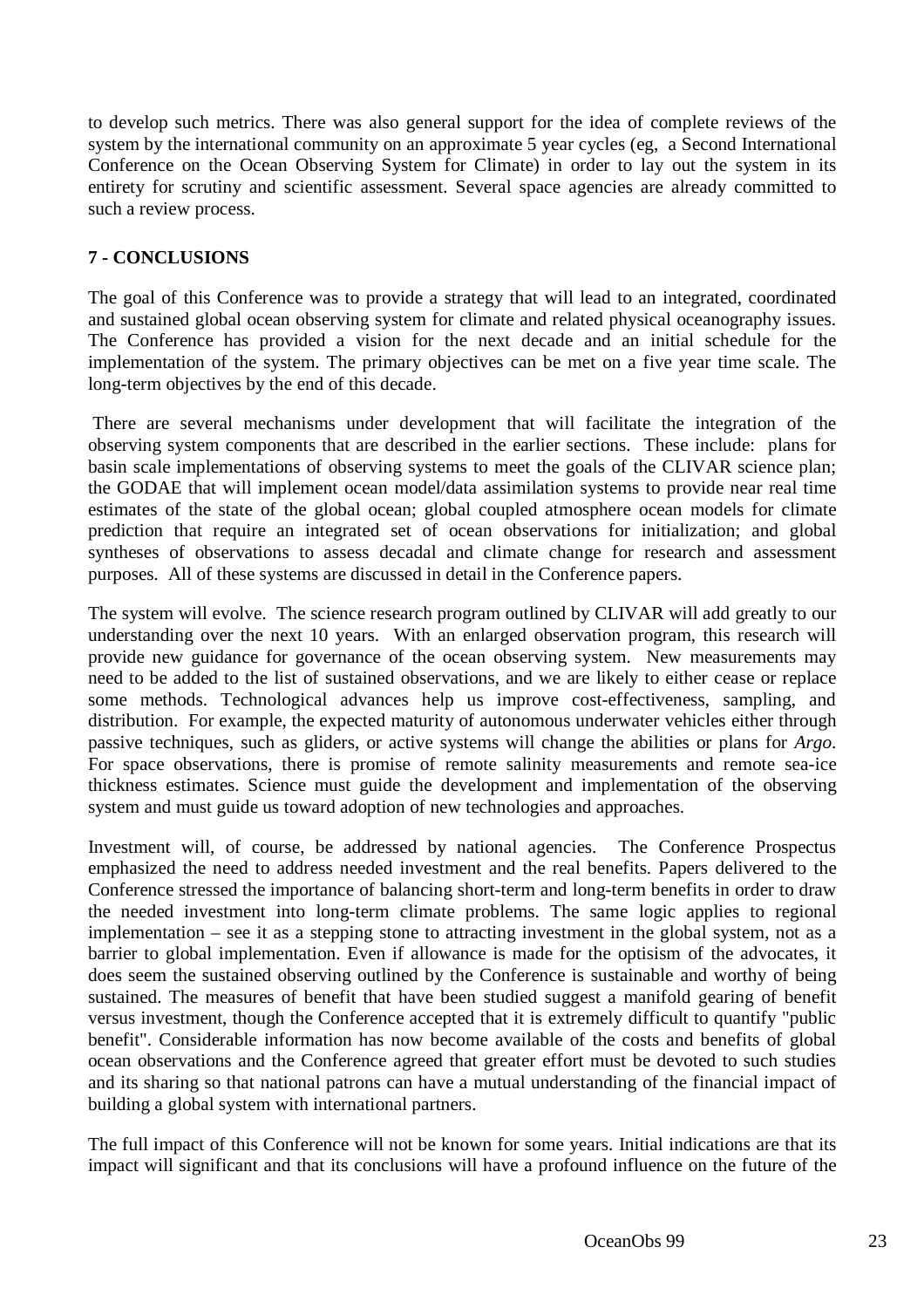ocean observing system. It is more difficult to assess the Conference against some of its other objectives, such as drawing the disparate communities closer together and generating a sense of common ownership in the development of the observing system. The enthusiasm at the Conference suggested success but the true test is whether this enthusiasm survives the pressures that are bound to arrive on the path toward implementation. For the sake of the observing system, we must ensure that it does.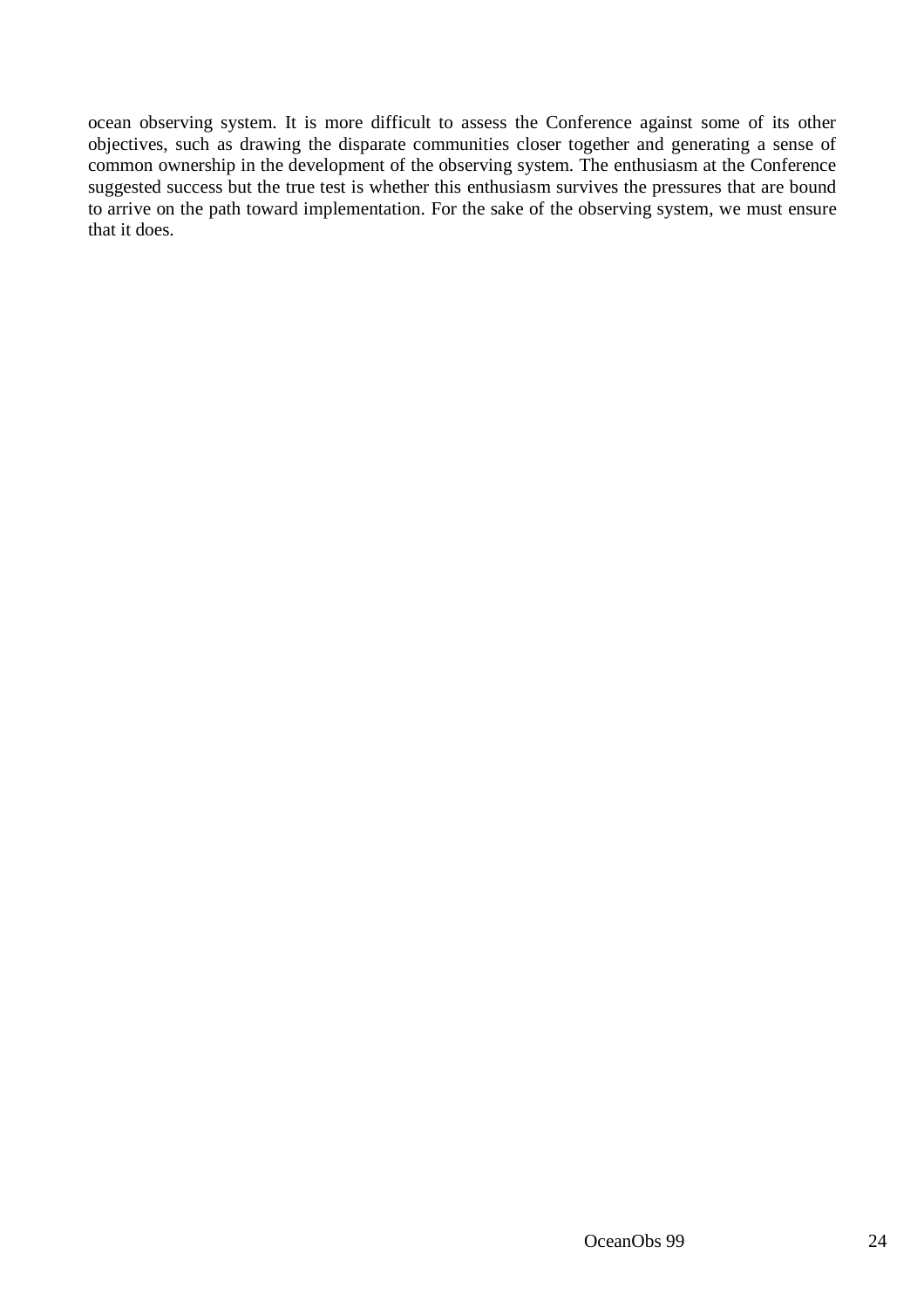# **Primary Network Contributions**



**Table 5.1.** Elements of the primary network plus the schedule for sustained implementation.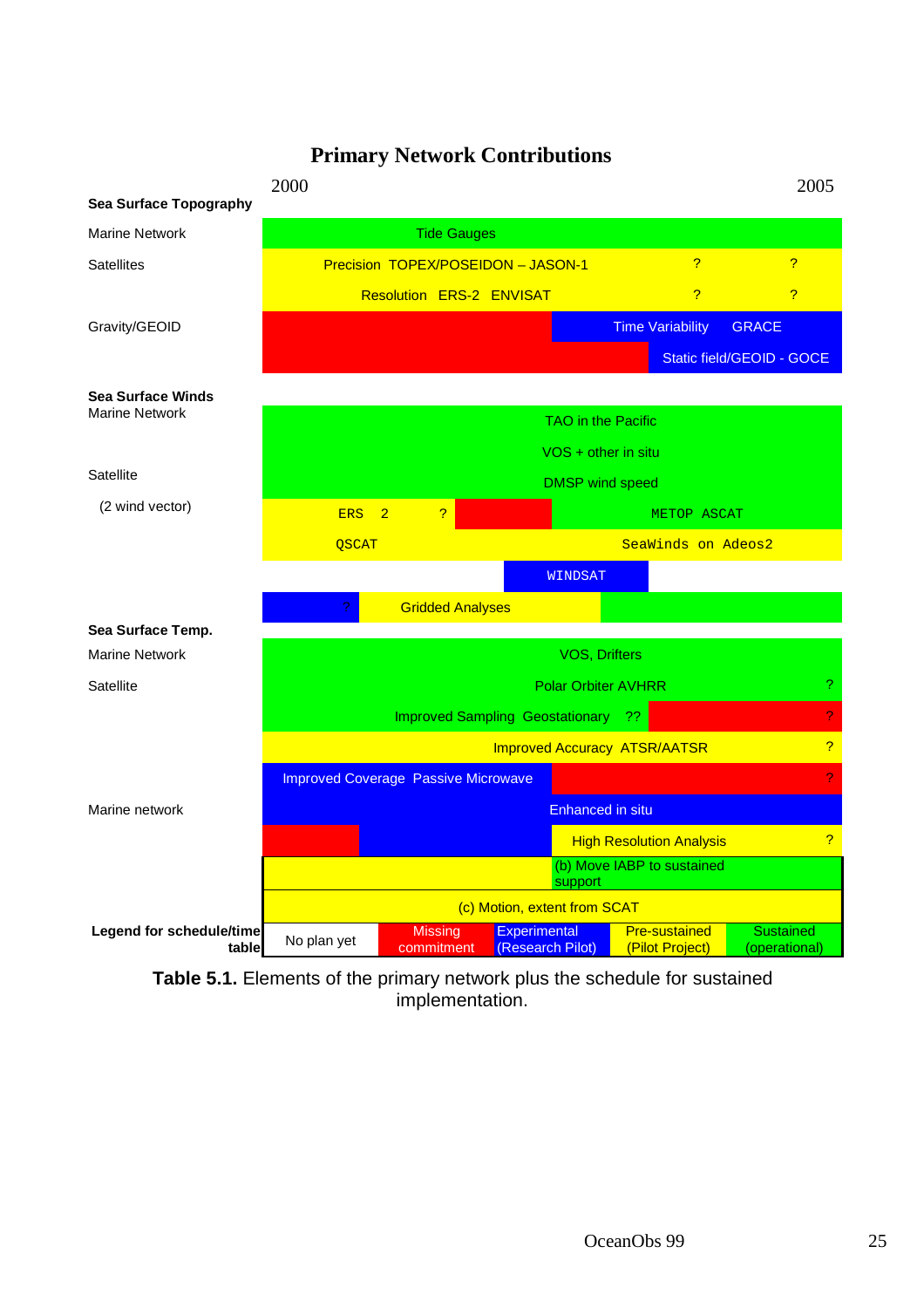# **Primary Network Contributions (cont.)**



**Table 5.1 (cont.)**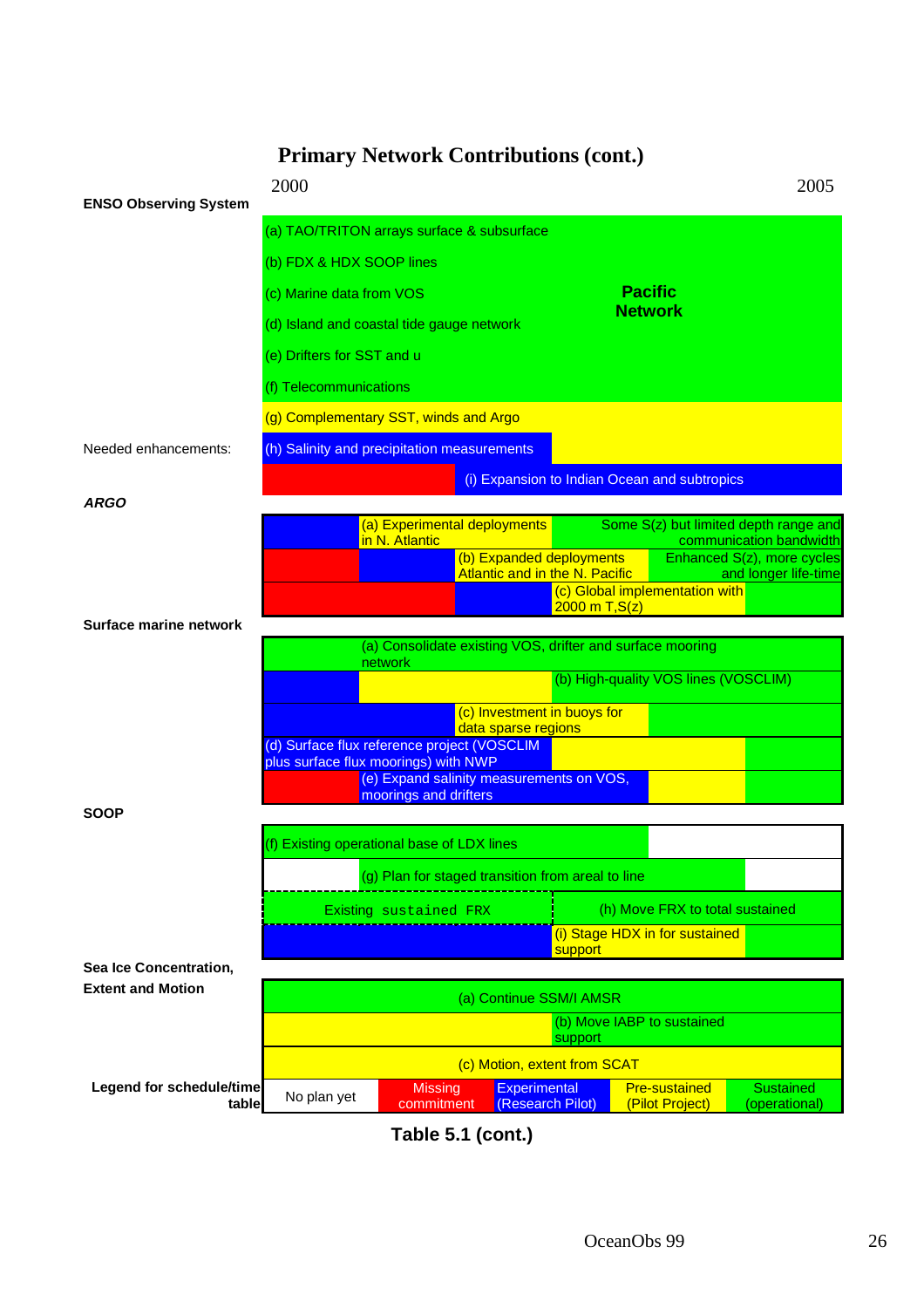# **Enhancements**



**Table 5.2.** Enhancements for the sustained network with schedule.